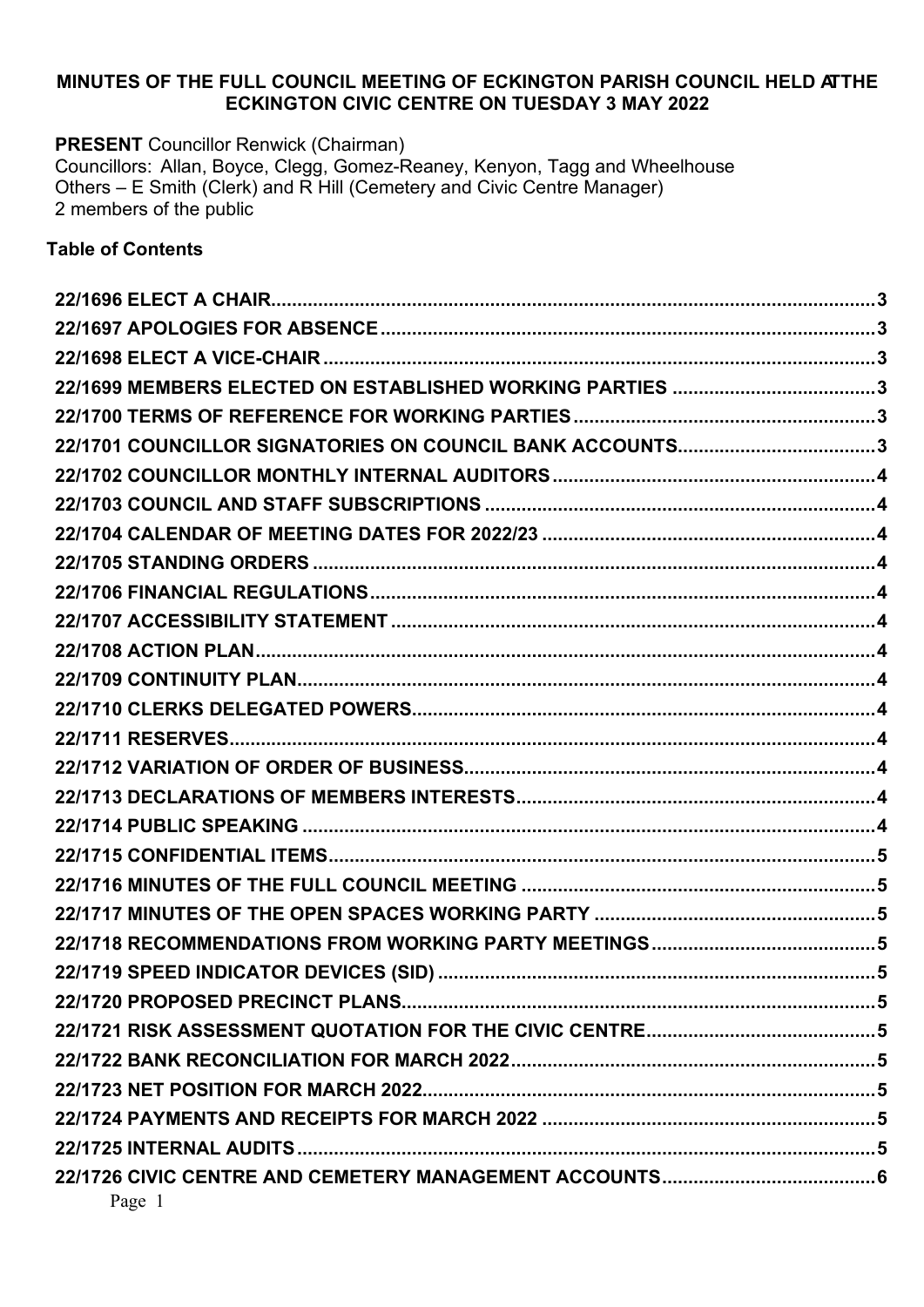| 22/1727 RENISHAW AND SPINKHILL COMMUNITY HALL MANAGEMENT ACCOUNTS  6       |  |
|----------------------------------------------------------------------------|--|
|                                                                            |  |
|                                                                            |  |
|                                                                            |  |
| 22/1731 GRANT APPLICATION - COMMUNITY HALL - VOLUNTEER CENTRE 6            |  |
|                                                                            |  |
|                                                                            |  |
|                                                                            |  |
| 22/1735 APPEAL TO SECRETARY OF STATE REGARDING BUTCHERS ARMS, MARSH LANE.6 |  |
|                                                                            |  |
|                                                                            |  |
|                                                                            |  |
|                                                                            |  |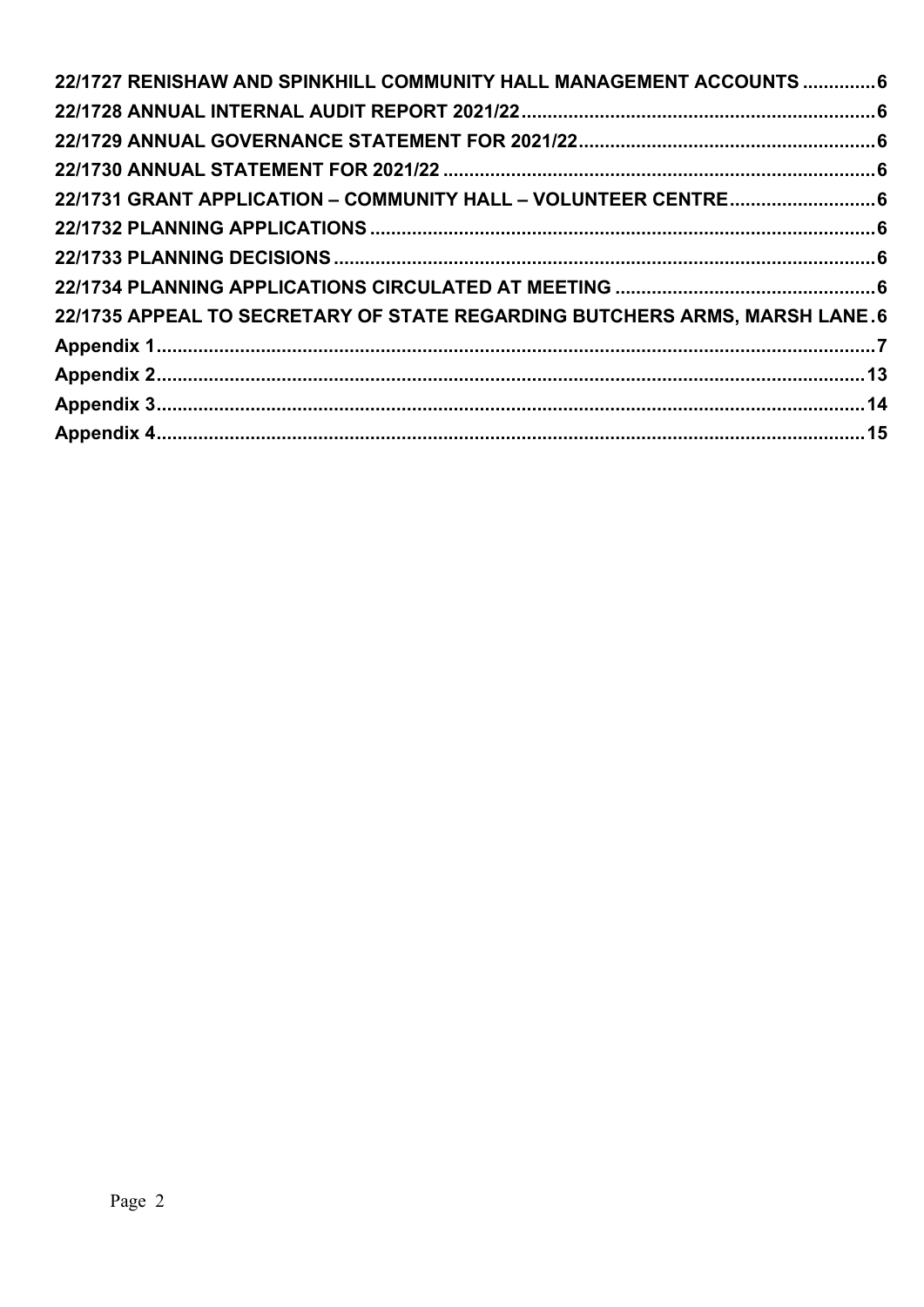## <span id="page-2-0"></span>**22/1696 ELECT A CHAIR**

**RESOLVED** Cllr Renwick was elected Chairman

#### <span id="page-2-1"></span>**22/1697 APOLOGIES FOR ABSENCE**

Cllr Archer, Boyer, Dye, Harper, Hunt, Ibbotson, Marsh, Ridgway and Tite **RESOLVED** Dispensation given to Cllr Harper and Hunt for a 6-month period.

#### <span id="page-2-2"></span>**22/1698 ELECT A VICE-CHAIR**

**RESOLVED** Cllr Archer was elected Vice-Chairman

#### <span id="page-2-3"></span>**22/1699 MEMBERS ELECTED ON ESTABLISHED WORKING PARTIES RESOLVED**

| <b>Open Spaces</b>       | <b>Community Hall</b>   | <b>Staff</b>        | <b>Finance</b>      |
|--------------------------|-------------------------|---------------------|---------------------|
| <b>Cllr Archer</b>       | Cllr Allan              | <b>Cllr Archer</b>  | <b>Cllr Archer</b>  |
| <b>Cllr Boyce</b>        | <b>Cllr Archer</b>      | <b>Cllr Boyce</b>   | <b>Cllr Boyer</b>   |
| Cllr Clegg               | <b>Cllr Boyce</b>       | Cllr Dye            | <b>Cllr Kenyon</b>  |
| Cllr Dye                 | <b>Cllr Renwick</b>     | <b>Cllr Harper</b>  | <b>Cllr Renwick</b> |
| <b>Cllr Hunt</b>         | <b>Cllr Ridgway</b>     | <b>Cllr Renwick</b> | Cllr Tagg           |
| Cllr Kenyon              | Cllr Tagg               |                     | <b>CIIr Tite</b>    |
| <b>Cllr Renwick</b>      | <b>Cllr Tite</b>        |                     |                     |
| <b>Cllr Ridgway</b>      | <b>Cllr Wheelhouse</b>  |                     |                     |
| <b>Cllr Wheelhouse</b>   | <b>Elaine Nicholson</b> |                     |                     |
| <b>Communications</b>    | <b>Climate Change</b>   |                     |                     |
| <b>Cllr Archer</b>       | <b>Cllr Archer</b>      |                     |                     |
| <b>Cllr Boyer</b>        | Cllr Kenyon             |                     |                     |
| Cllr Clegg               | <b>Cllr Renwick</b>     |                     |                     |
| Cllr Dye                 |                         |                     |                     |
| <b>Cllr Gomez-Reaney</b> |                         |                     |                     |
| <b>Cllr Harper</b>       |                         |                     |                     |
| <b>Cllr Kenyon</b>       |                         |                     |                     |
| <b>Cllr Renwick</b>      |                         |                     |                     |
| Cllr Tagg                |                         |                     |                     |

#### <span id="page-2-4"></span>**22/1700 TERMS OF REFERENCE FOR WORKING PARTIES**

**RESOLVED** Approved all terms of reference with no amendments (Appendix 1)

#### <span id="page-2-5"></span>**22/1701 COUNCILLOR SIGNATORIES ON COUNCIL BANK ACCOUNTS RESOLVED** Approved account signatories

| <b>Co-operative Accounts</b> | <b>Unity Trust Account</b> | <b>Cambridge Building Society</b> |
|------------------------------|----------------------------|-----------------------------------|
| <b>Cllr Archer</b>           | <b>Cllr Archer</b>         | <b>Cllr Harper</b>                |
| <b>Cllr Gomez-Reaney</b>     | <b>Cllr Gomez-Reaney</b>   | Cllr Tagg                         |
| <b>Cllr Harper</b>           | <b>Cllr Harper</b>         |                                   |
| <b>Cllr Hunt</b>             | Cllr J Marsh               | <b>Parish Clerk</b>               |
| Cllr J Marsh                 | <b>Cllr Renwick</b>        | Responsible Financial Officer     |
| <b>Cllr Renwick</b>          | <b>Cllr Wheelhouse</b>     |                                   |
| <b>Cllr Wheelhouse</b>       |                            |                                   |
| Parish Clerk                 | Parish Clerk               |                                   |
|                              | <b>Deputy Clerk</b>        |                                   |
|                              | <b>Assistant Clerk</b>     |                                   |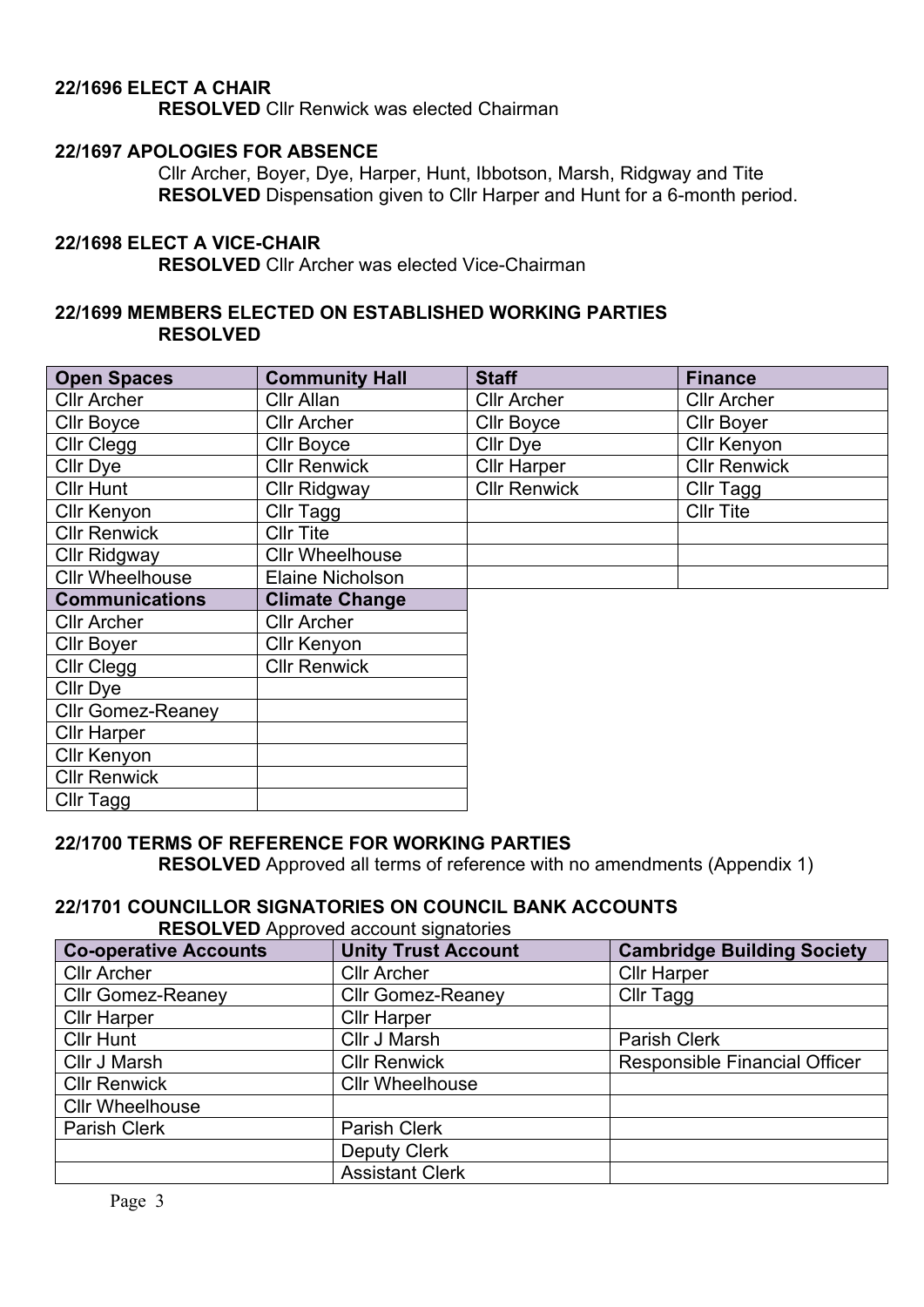## <span id="page-3-0"></span>**22/1702 COUNCILLOR MONTHLY INTERNAL AUDITORS**

**RESOLVED** Approved Cllr Archer, Boyer and Renwick as internal auditors

## <span id="page-3-1"></span>**22/1703 COUNCIL AND STAFF SUBSCRIPTIONS**

**RESOLVED** Approved the Council and Staff subscriptions

| Derbyshire Association of Local Councils (Parish Council subscription) | £1,390.30 |
|------------------------------------------------------------------------|-----------|
| Institute of Cemetery and Crematorium Management (Parish Council       | £95.00    |
| subscription)                                                          |           |
| Society of Local Council Clerk (Parish Clerk subscription)             | £208.00   |
| National Society of Local Allotment and Leisure Gardens Ltd            | £66.00    |
| Institute of Cemetery and Crematorium Management (Cemetery Manager)    | £95.00    |

### <span id="page-3-2"></span>**22/1704 CALENDAR OF MEETING DATES FOR 2022/23**

**RESOLVED** Approved all dates (Appendix 2)

#### <span id="page-3-3"></span>**22/1705 STANDING ORDERS**

**RESOLVED** Approved with an amendment to the timing of the Full Council meetings which will be held at 6.30pm rather than 7.00pm.

### <span id="page-3-4"></span>**22/1706 FINANCIAL REGULATIONS**

**RESOLVED** Approved with no amendments made.

#### <span id="page-3-5"></span>**22/1707 ACCESSIBILITY STATEMENT**

**RESOLVED** Approved with no amendments made.

#### <span id="page-3-6"></span>**22/1708 ACTION PLAN**

**RESOLVED** Approved with no amendments made.

### <span id="page-3-7"></span>**22/1709 CONTINUITY PLAN**

**RESOLVED** Approved with no amendments made.

#### <span id="page-3-8"></span>**22/1710 CLERKS DELEGATED POWERS**

**RESOLVED** Approved with no amendments made.

#### <span id="page-3-9"></span>**22/1711 RESERVES**

**RESOLVED** Approved with no amendments made.

#### <span id="page-3-10"></span>**22/1712 VARIATION OF ORDER OF BUSINESS**

No variations

#### <span id="page-3-11"></span>**22/1713 DECLARATIONS OF MEMBERS INTERESTS**

Cllr Renwick declared an interest as a cabinet member regarding the Derbyshire and Derby Minerals Local Plan in which a member of the public came to speak about.

#### <span id="page-3-12"></span>**22/1714 PUBLIC SPEAKING**

• Co-Chair of the Derbyshire Mineral Plan Communities Action Group came to talk about the draft Derbyshire and Derby Minerals Local Plan (DDMLP) Consultation (April 2022). The group would like to get a conversation going between the Councils to highlight what is happening in the draft plan when precidents have been set at other authorities why can these not be included.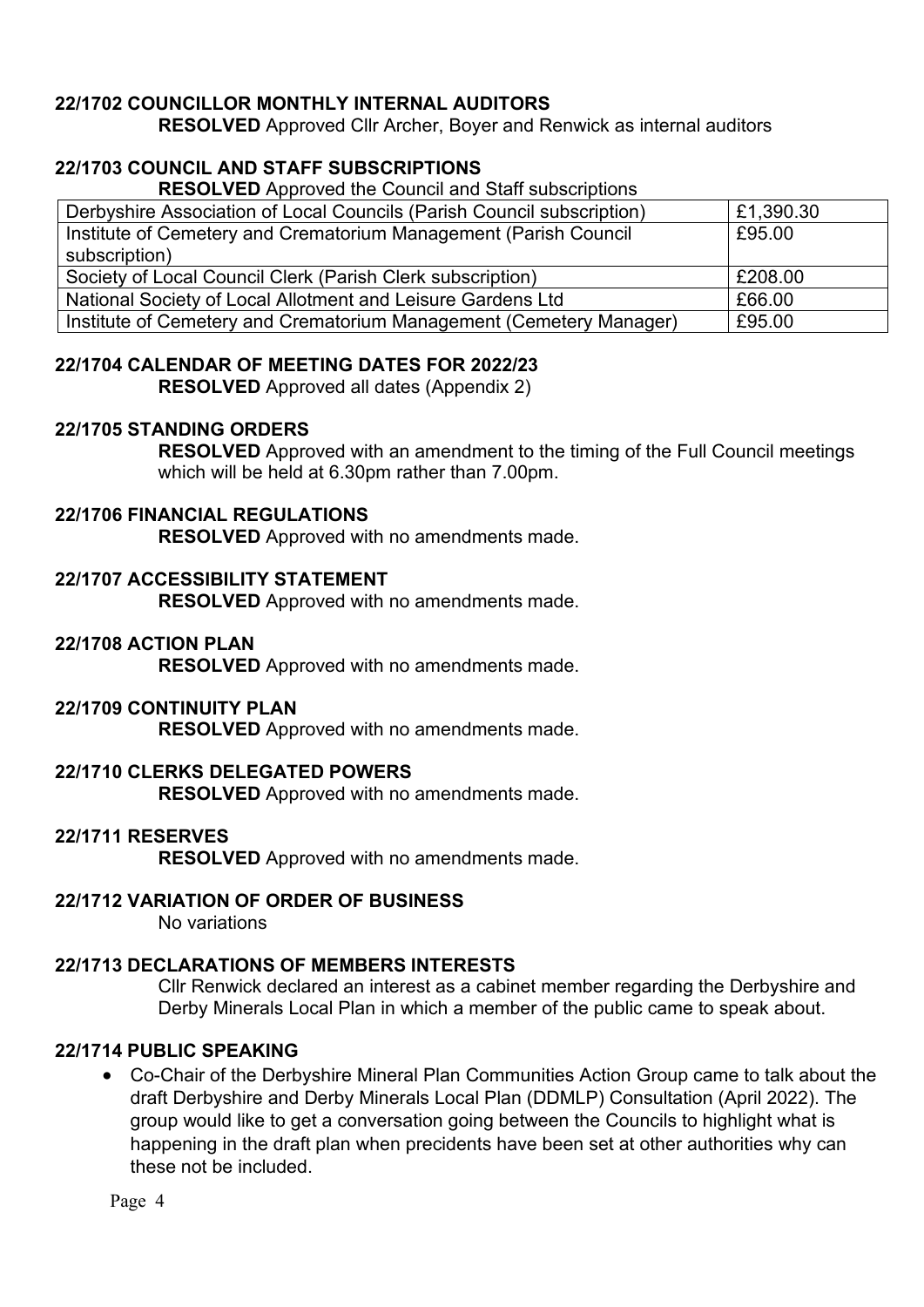**RESOLVED** Cllr Kenyon read a draft Mineral Plan. Clerk to submit these comments to Derbyshire County Council.

- The Chair of the Eckington Town Team spoke about the plans for the Queens Platinum Jubilee.
- Cllr Wheelhouse asked the Council if they would agree to a obtain a cultivation licence for the grassed area next to the Eckington Leisure Centre. **RESOLVED** approved the Clerk to complete and submit the licence to Derbyshire County Council.
- No Police were present at the meeting, April 2022 police report had been circulated.

#### <span id="page-4-0"></span>**22/1715 CONFIDENTIAL ITEMS**

No confidential items

#### <span id="page-4-1"></span>**22/1716 MINUTES OF THE FULL COUNCIL MEETING**

**RESOLVED** received and approved as a true record Minutes 22/1646 – 22/1695 of the Full Council Meeting held on 5 April 2022. Chairman duly signed the minutes.

#### <span id="page-4-2"></span>**22/1717 MINUTES OF THE OPEN SPACES WORKING PARTY**

**RESOLVED** received and approved as a true record Minutes 286/22 – 305/22 held on 7 April 2022

#### <span id="page-4-3"></span>**22/1718 RECOMMENDATIONS FROM WORKING PARTY MEETINGS**

Contractor used for the current season to cut the lower area of the Cemetery. **RESOLVED** approved

#### <span id="page-4-4"></span>**22/1719 SPEED INDICATOR DEVICES (SID)**

**RESOLVED** Chair and Clerk to visit each recommended area to obtain lamppost information to send to DCC. Approved the purchase of 2 speed indicator devices and brackets for other areas approved. Clerk to apply for the PCC funding available and the Council will match fund the remaining amount required.

#### <span id="page-4-5"></span>**22/1720 PROPOSED PRECINCT PLANS**

**RESOLVED** approved no comments made.

## <span id="page-4-6"></span>**22/1721 RISK ASSESSMENT QUOTATION FOR THE CIVIC CENTRE**

**RESOLVED** approved the risk assessment cost of £495.00

## <span id="page-4-7"></span>**22/1722 BANK RECONCILIATION FOR MARCH 2022**

**RESOLVED** noted (Appendix 3)

#### <span id="page-4-8"></span>**22/1723 NET POSITION FOR MARCH 2022 RESOLVED** noted

<span id="page-4-9"></span>**22/1724 PAYMENTS AND RECEIPTS FOR MARCH 2022 RESOLVED** approved (Appendix 4)

#### <span id="page-4-10"></span>**22/1725 INTERNAL AUDITS**

Cllr Archer and Renwick have now completed the February and March 2022 internal audits. **RESOLVED** noted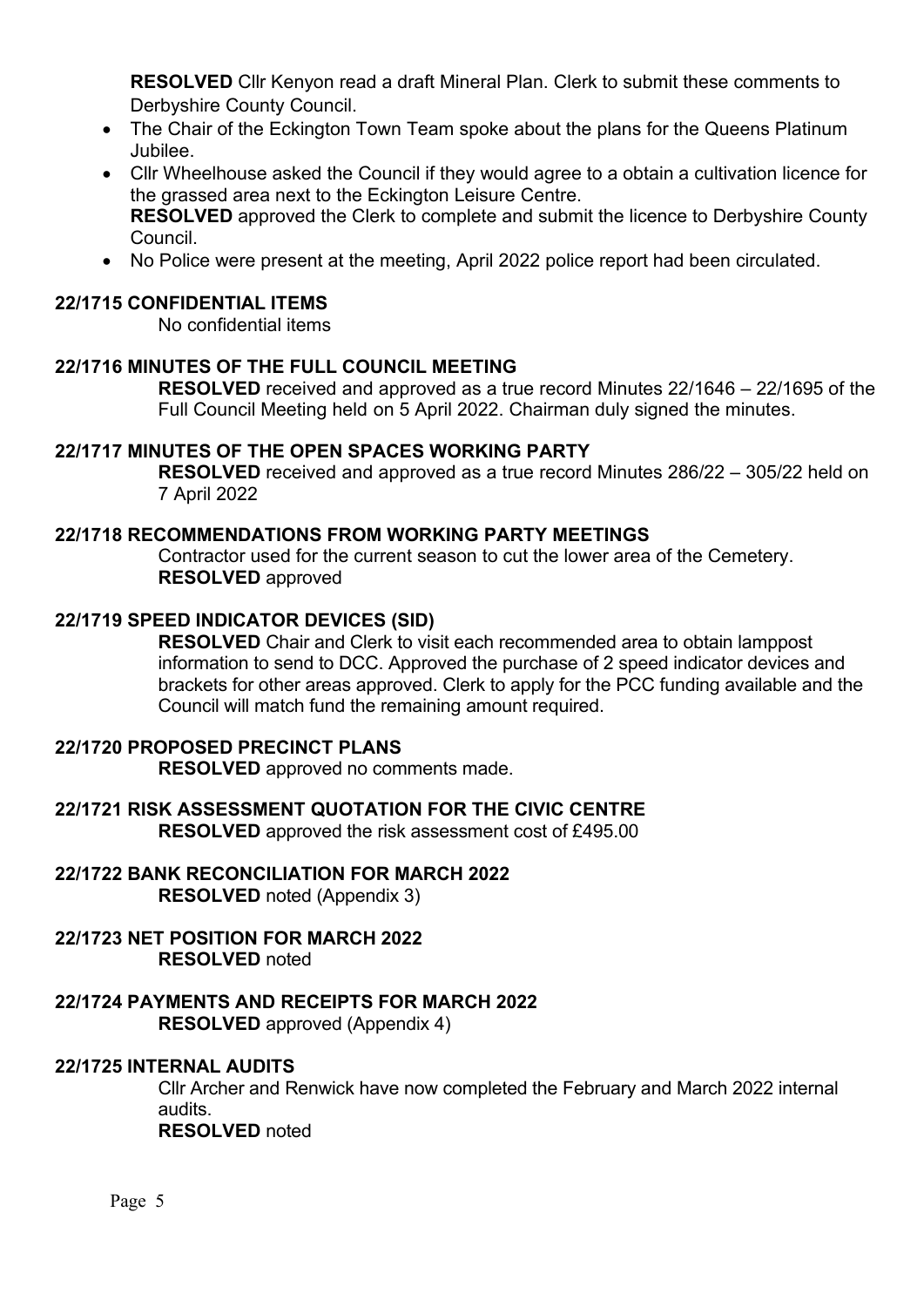#### <span id="page-5-0"></span>**22/1726 CIVIC CENTRE AND CEMETERY MANAGEMENT ACCOUNTS**

March 2022 management accounts circulated to all Councillors. **RESOLVED** noted

#### <span id="page-5-1"></span>**22/1727 RENISHAW AND SPINKHILL COMMUNITY HALL MANAGEMENT ACCOUNTS**

March 2022 management accounts circulated to all Councillors. **RESOLVED** noted

<span id="page-5-2"></span>**22/1728 ANNUAL INTERNAL AUDIT REPORT 2021/22 RESOLVED** noted

<span id="page-5-3"></span>**22/1729 ANNUAL GOVERNANCE STATEMENT FOR 2021/22 RESOLVED** approved

<span id="page-5-4"></span>**22/1730 ANNUAL STATEMENT FOR 2021/22 RESOLVED** approved

#### <span id="page-5-5"></span>**22/1731 GRANT APPLICATION – COMMUNITY HALL – VOLUNTEER CENTRE**

**RESOLVED** approved free use of Civic Centre from 10am – 12pm each Friday to be reviewed at the next Community Hall Working Party meeting.

<span id="page-5-6"></span>**22/1732 PLANNING APPLICATIONS RESOLVED** no comments on planning applications circulated.

<span id="page-5-7"></span>**22/1733 PLANNING DECISIONS RESOLVED** noted the planning decisions circulated.

## <span id="page-5-8"></span>**22/1734 PLANNING APPLICATIONS CIRCULATED AT MEETING**

No further planning applications received.

#### <span id="page-5-9"></span>**22/1735 APPEAL TO SECRETARY OF STATE REGARDING BUTCHERS ARMS, MARSH LANE RESOLVED** noted date of informal hearing on 12 May 2022 at 10am.

The Meeting closed at 8.00pm

Signed ………………………………………………..

Chairman Date 7 June 2022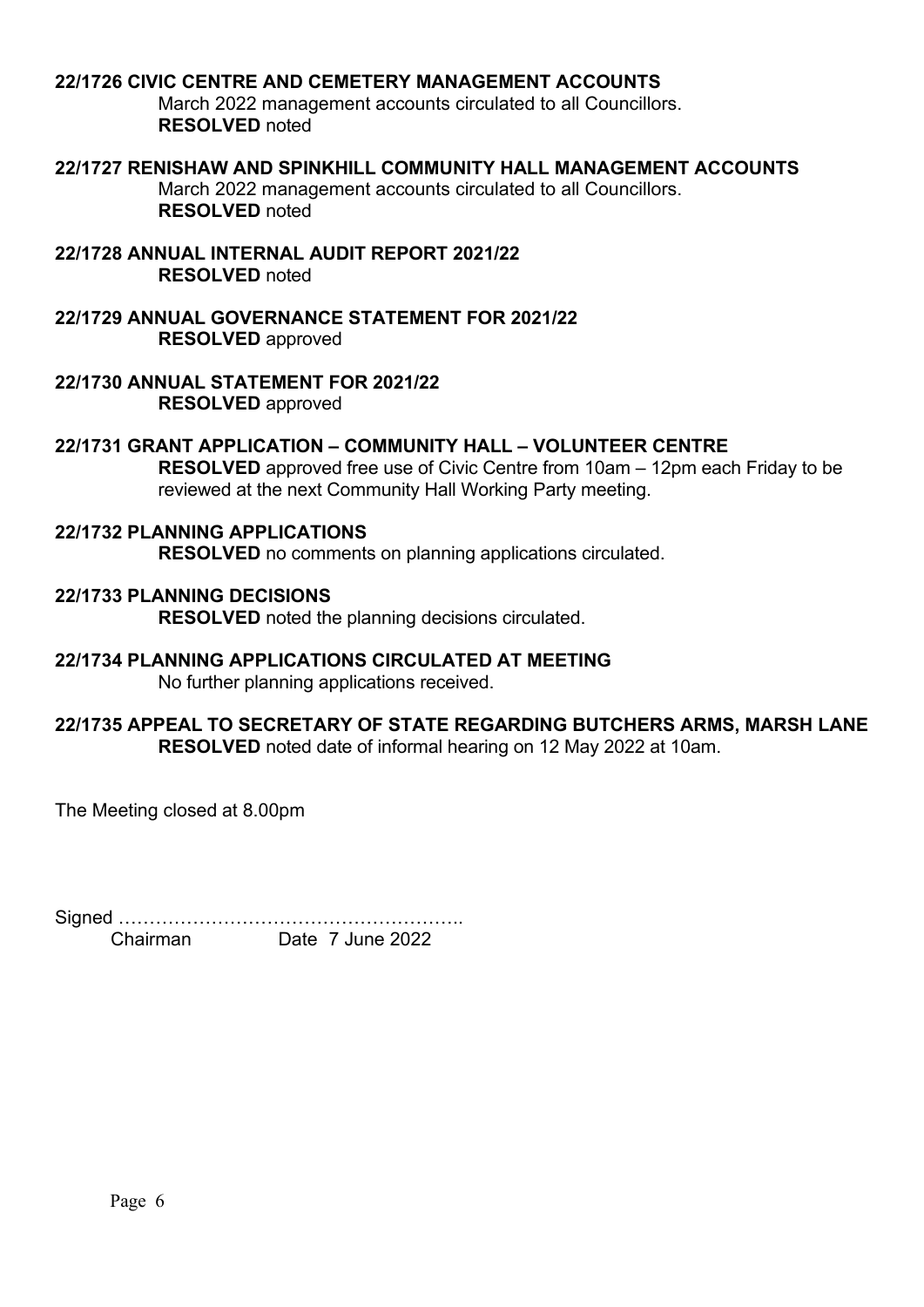## <span id="page-6-0"></span>**Appendix 1 Open Spaces Working Party Terms of Reference**

| $\overline{1}$ | POWER TO DECIDE     | Yes                                                                                                                                                                                                                                                                                                                                                                                                                                                                                                                                                                                                                                                                                                                                                                                                                                                                                                                                                                                                                                                                                                                                                                                                                                                                                                                                                                                                                                                                                                                                                                                                                                                                                     |
|----------------|---------------------|-----------------------------------------------------------------------------------------------------------------------------------------------------------------------------------------------------------------------------------------------------------------------------------------------------------------------------------------------------------------------------------------------------------------------------------------------------------------------------------------------------------------------------------------------------------------------------------------------------------------------------------------------------------------------------------------------------------------------------------------------------------------------------------------------------------------------------------------------------------------------------------------------------------------------------------------------------------------------------------------------------------------------------------------------------------------------------------------------------------------------------------------------------------------------------------------------------------------------------------------------------------------------------------------------------------------------------------------------------------------------------------------------------------------------------------------------------------------------------------------------------------------------------------------------------------------------------------------------------------------------------------------------------------------------------------------|
|                |                     | Decisions to be by majority vote of those Members present                                                                                                                                                                                                                                                                                                                                                                                                                                                                                                                                                                                                                                                                                                                                                                                                                                                                                                                                                                                                                                                                                                                                                                                                                                                                                                                                                                                                                                                                                                                                                                                                                               |
| $\overline{2}$ | POWER TO ACT        | Yes (but only on issues relating to the Open Spaces<br>Working Party where the costs have been previously<br>approved by the Council)                                                                                                                                                                                                                                                                                                                                                                                                                                                                                                                                                                                                                                                                                                                                                                                                                                                                                                                                                                                                                                                                                                                                                                                                                                                                                                                                                                                                                                                                                                                                                   |
| $\sqrt{3}$     | POWER TO SPEND      | <b>No</b>                                                                                                                                                                                                                                                                                                                                                                                                                                                                                                                                                                                                                                                                                                                                                                                                                                                                                                                                                                                                                                                                                                                                                                                                                                                                                                                                                                                                                                                                                                                                                                                                                                                                               |
| $\overline{4}$ | <b>MEMBERS</b>      | Chair and Vice Chair of the Council up to 7 Councillors                                                                                                                                                                                                                                                                                                                                                                                                                                                                                                                                                                                                                                                                                                                                                                                                                                                                                                                                                                                                                                                                                                                                                                                                                                                                                                                                                                                                                                                                                                                                                                                                                                 |
| $\overline{5}$ | <b>QUORUM</b>       | 3                                                                                                                                                                                                                                                                                                                                                                                                                                                                                                                                                                                                                                                                                                                                                                                                                                                                                                                                                                                                                                                                                                                                                                                                                                                                                                                                                                                                                                                                                                                                                                                                                                                                                       |
| 6              | <b>CHAIR</b>        | Elected at the first meeting of the Working Party following<br>the Annual Meeting of the Parish Council                                                                                                                                                                                                                                                                                                                                                                                                                                                                                                                                                                                                                                                                                                                                                                                                                                                                                                                                                                                                                                                                                                                                                                                                                                                                                                                                                                                                                                                                                                                                                                                 |
| $\overline{7}$ | <b>VICE CHAIR</b>   | Elected at the first meeting of the Working Party following<br>the Annual Meeting of the Parish Council                                                                                                                                                                                                                                                                                                                                                                                                                                                                                                                                                                                                                                                                                                                                                                                                                                                                                                                                                                                                                                                                                                                                                                                                                                                                                                                                                                                                                                                                                                                                                                                 |
| 8              | <b>MEETINGS</b>     | The Working Party will hold at least four meetings a year                                                                                                                                                                                                                                                                                                                                                                                                                                                                                                                                                                                                                                                                                                                                                                                                                                                                                                                                                                                                                                                                                                                                                                                                                                                                                                                                                                                                                                                                                                                                                                                                                               |
| 9              | <b>UNDERTAKINGS</b> | <b>Cemetery</b><br>a) to keep under review the existing Cemetery building and<br>facilities<br>b) to consider ways in which existing provision can be<br>improved having due regard to the needs of existing and<br>future users<br>c) to review the cemetery fees annually<br>d) to invite all councillors to cemetery inspections at least<br>once a year<br>e) to carry out the initial hearing on any formal complaint<br>concerning the Cemetery<br>f) to recommend to full Council any action required outside<br>of the Working Parties delegated powers including any<br>virements<br><b>Allotments</b><br>a) to keep under review the existing Allotments<br>b) to consider ways in which existing provision can be<br>improved having due regard to the needs of existing and<br>future users<br>c) to review the Allotment fees annually<br>d) to invite all councillors to allotment inspections at least<br>once a year<br>e) to carry out the initial hearing on any formal complaint<br>concerning the Allotments<br>f) to recommend to full Council any action required outside<br>of the Working Parties delegated powers including any<br>virements<br><b>Play Areas</b><br>a) to keep under review the existing Play Areas<br>b) to consider ways in which existing provision can be<br>improved having due regard to the needs of existing and<br>future users<br>c) to invite all councillors to Play Area inspections at least<br>once a year<br>e) to carry out the initial hearing on any formal complaint<br>concerning the Play Areas<br>f) to recommend to full Council any action required outside<br>of the Working Parties delegated powers including any |
|                |                     | virements                                                                                                                                                                                                                                                                                                                                                                                                                                                                                                                                                                                                                                                                                                                                                                                                                                                                                                                                                                                                                                                                                                                                                                                                                                                                                                                                                                                                                                                                                                                                                                                                                                                                               |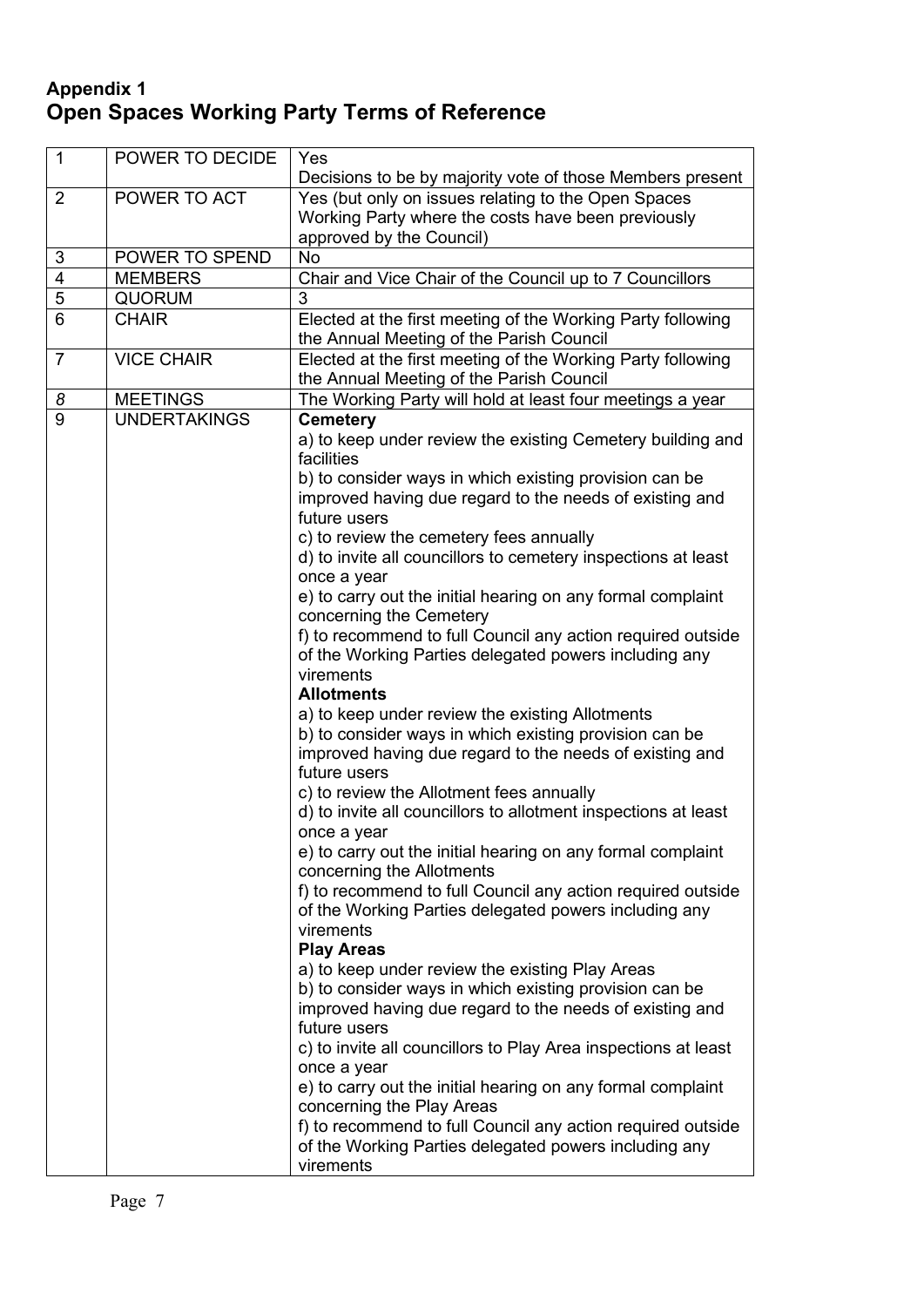|                   |                                   | <b>Market</b>                                                                                                                                                                                                                                                                                                                                                                                                                                                                                                                                                                                                                                                                              |
|-------------------|-----------------------------------|--------------------------------------------------------------------------------------------------------------------------------------------------------------------------------------------------------------------------------------------------------------------------------------------------------------------------------------------------------------------------------------------------------------------------------------------------------------------------------------------------------------------------------------------------------------------------------------------------------------------------------------------------------------------------------------------|
|                   |                                   | a) to keep under review the existing Eckington Market<br>b) to consider ways in which existing provision can be<br>improved having due regard to the needs of existing and<br>future users                                                                                                                                                                                                                                                                                                                                                                                                                                                                                                 |
|                   |                                   | c) to review the Market fees annually<br>d) to invite all councillors to market inspections at least                                                                                                                                                                                                                                                                                                                                                                                                                                                                                                                                                                                       |
|                   |                                   | once a year<br>e) to carry out the initial hearing on any formal complaint<br>concerning the Market                                                                                                                                                                                                                                                                                                                                                                                                                                                                                                                                                                                        |
|                   |                                   | f) to recommend to full Council any action required outside<br>of the Working Parties delegated powers including any<br>virements                                                                                                                                                                                                                                                                                                                                                                                                                                                                                                                                                          |
| 10                | <b>ASSET</b><br><b>MANAGEMENT</b> | To keep under review the following assets as part of the<br>Council's Asset Management Strategy:<br><b>Chapels of Ease</b><br><b>Cemetery Lodge</b><br><b>Cemetery Fields</b><br>Eckington War Memorial and associated land<br>Marsh Lane War Memorial and associated land<br>School Street. Eckington Allotments<br>School Lane, Marsh Lane Allotments<br><b>Herdings Road, Gleadless Allotments</b><br>Setcup Lane, Eckington Allotments<br>Ida's Way, Eckington Play Equipment<br>Warren Crescent, Marsh Lane Play Equipment and<br>associated land<br>Lansbury Road, Eckington Play Equipment<br>Ash Crescent, Eckington Play Equipment<br>Renishaw Play Equipment and Associated land |
|                   |                                   | Darcy Road, Eckington Play Equipment<br><b>Ridgeway Play Equipment</b><br>Land at Circular Drive, Renishaw<br>School Field, Marsh Lane                                                                                                                                                                                                                                                                                                                                                                                                                                                                                                                                                     |
| 11                | <b>REPORTING</b>                  | a) to produce a report, in the form of Working Party<br>minutes, to full Council at least 4 times a year<br>b) to report on all aspects of the workings of the Working<br>Party<br>c) to recommend to full Council any increases in                                                                                                                                                                                                                                                                                                                                                                                                                                                        |
|                   |                                   | Cemetery, Allotment and Market charges<br>d) to inform the Council's budgeting process on likely<br>expenditure requirements for the forthcoming year<br>e) to inform the Council's Asset Management Strategy                                                                                                                                                                                                                                                                                                                                                                                                                                                                              |
| $12 \overline{ }$ | <b>ACCOUNTS</b>                   | The Accounts of the working party will form part of the<br>Council's Accounts and will be audited as part of the<br><b>Council's Accounts</b>                                                                                                                                                                                                                                                                                                                                                                                                                                                                                                                                              |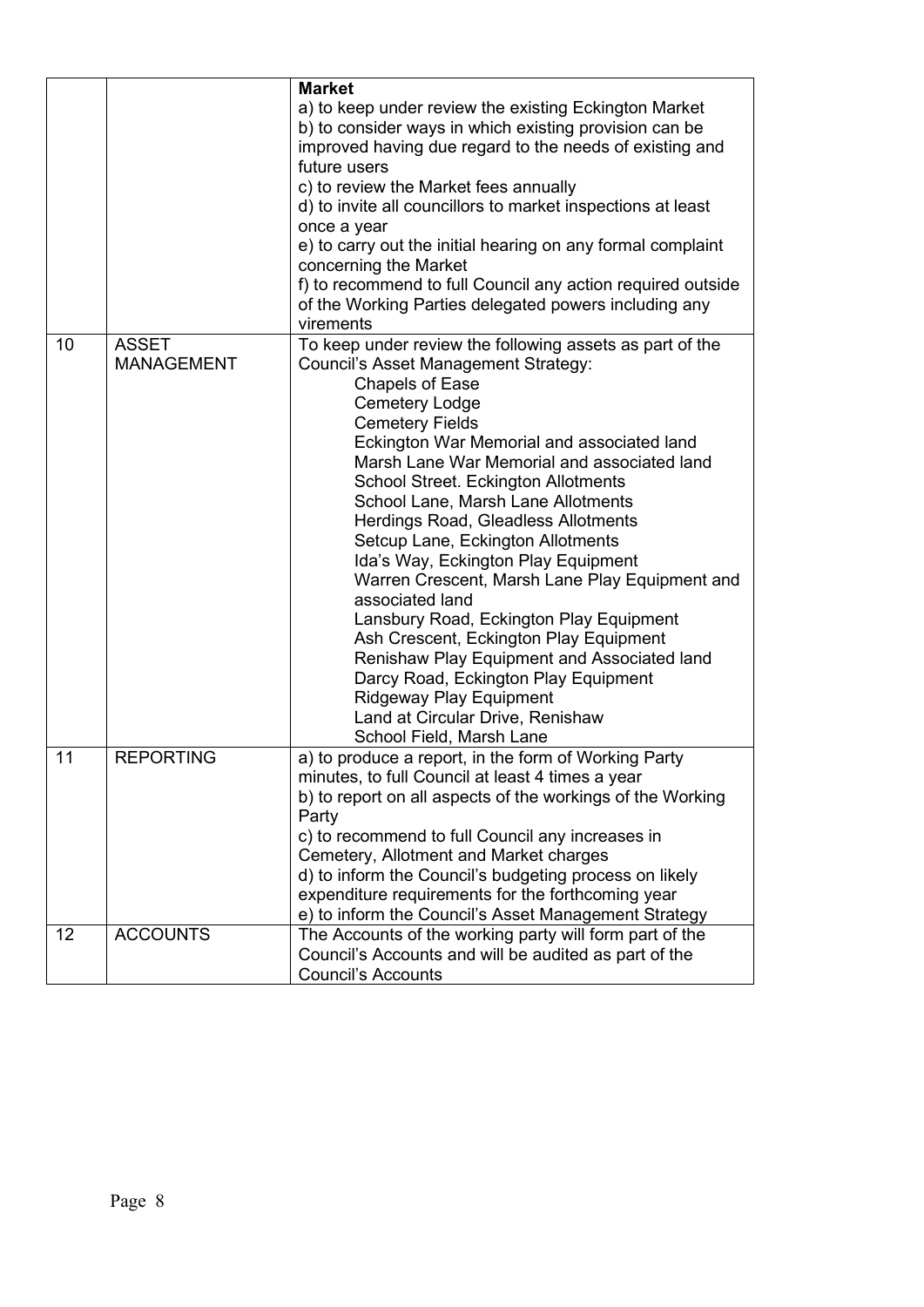# **Community Halls and Premises Working Party Terms of Reference**

| $\mathbf{1}$   | POWER TO DECIDE      | Yes<br>Decisions to be by majority vote of those Members present                                                 |
|----------------|----------------------|------------------------------------------------------------------------------------------------------------------|
| $\overline{2}$ | POWER TO ACT         | Yes (but only on issues relating to the Community Halls<br>where the costs have been previously approved by Full |
|                |                      | Council)                                                                                                         |
| $\sqrt{3}$     | POWER TO SPEND       | <b>NO</b>                                                                                                        |
| $\overline{4}$ | <b>MEMBERS</b>       | Chair and Vice Chair of the Council plus 7 Councillors                                                           |
| $\overline{5}$ | <b>QUORUM</b>        | 3                                                                                                                |
| 6              | <b>CHAIRMAN</b>      | Elected at the first meeting of the Working Party following                                                      |
|                |                      | the Annual Meeting of the Parish Council                                                                         |
| $\overline{7}$ | <b>VICE CHAIRMAN</b> | Elected at the first meeting of the Working Party following                                                      |
|                |                      | the Annual Meeting of the Parish Council                                                                         |
| 8              | <b>MEETINGS</b>      | The Working Party will hold at least four meetings a year                                                        |
| 9              | <b>UNDERTAKINGS</b>  | To hold annual meetings with the representatives of the                                                          |
|                |                      | community halls at a suitable venue.                                                                             |
|                |                      | To arrange annual visits to all community halls                                                                  |
|                |                      | To consider co-option of representatives from the                                                                |
|                |                      | Management Committees of Marsh Lane and Renishaw                                                                 |
|                |                      | and Spinkhill community halls                                                                                    |
|                |                      | <b>Civic Centre</b>                                                                                              |
|                |                      | a) to keep under review the existing Civic Centre building                                                       |
|                |                      | and facilities                                                                                                   |
|                |                      | b) to consider ways in which existing provision can be                                                           |
|                |                      | improved having due regard to the needs of existing and                                                          |
|                |                      | future users                                                                                                     |
|                |                      | c) to review the Civic Centre fees annually                                                                      |
|                |                      | d) to carry out the initial hearing on any formal complaint                                                      |
|                |                      | concerning the Civic Centre                                                                                      |
|                |                      | e) to recommend to full Council any action required outside                                                      |
|                |                      | of the Working Parties delegated powers including any<br>virements                                               |
|                |                      | <b>Renishaw and Spinkhill Community Hall</b>                                                                     |
|                |                      | a) consider ways in which existing provision can be                                                              |
|                |                      | improved having due regard to the needs of existing and<br>future users                                          |
|                |                      | c) to review the management of the Hall as and when                                                              |
|                |                      | appropriate and to recommend to full Council any action                                                          |
|                |                      | required to sustain the operation of the Hall                                                                    |
|                |                      | <b>Marsh Lane Community Hall</b>                                                                                 |
|                |                      | a) to receive quarterly reports from the Management                                                              |
|                |                      | Committee on the operation of the Hall                                                                           |
|                |                      | b) in consultation with the Management Committee                                                                 |
|                |                      | consider ways in which existing provision can be improved                                                        |
|                |                      | having due regard to the needs of existing and future users                                                      |
|                |                      | c) to review the management of the Hall as and when                                                              |
|                |                      | appropriate and to recommend to full Council any action                                                          |
|                |                      | required to sustain the operation of the Hall                                                                    |
|                |                      | <b>Golden Ball Changing Facilities</b>                                                                           |
|                |                      | a) to keep under review the changing room and facilities.                                                        |
|                |                      | b) to review the income and expenditure annually.                                                                |
|                |                      | c) to recommend to full council any action required.                                                             |
|                |                      | <b>Cemetery Lodge</b>                                                                                            |
|                |                      | a) to keep under review the Cemetery Lodge and facilities.                                                       |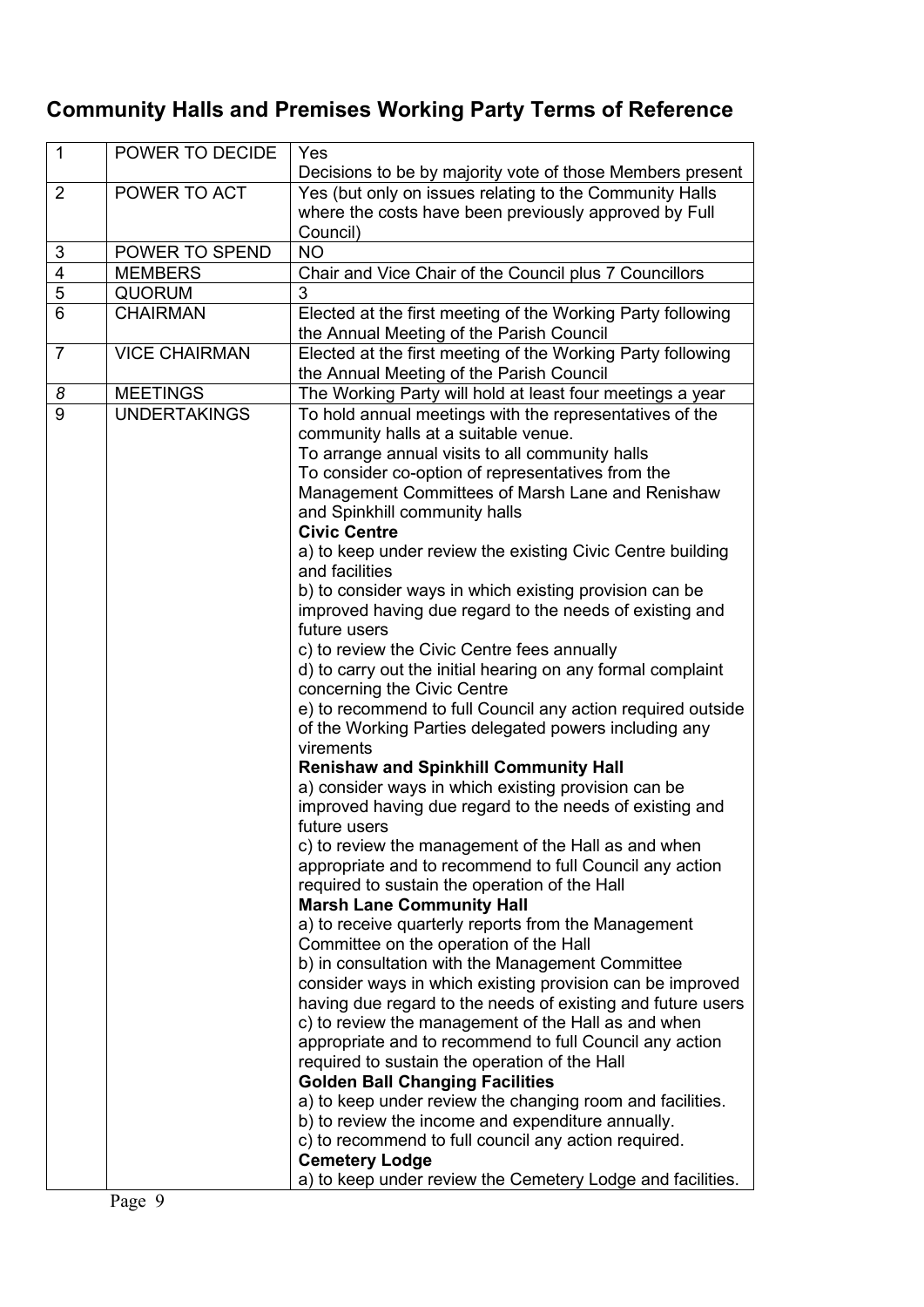|    |                   | b) to recommend to full council any action required.<br><b>Chapel of Ease</b> |
|----|-------------------|-------------------------------------------------------------------------------|
|    |                   | a) to keep under review the Chape of Ease.                                    |
|    |                   | b) to recommend to full council any action required.                          |
| 10 | <b>ASSET</b>      | To keep under review the following assets as part of the                      |
|    | <b>MANAGEMENT</b> | <b>Council's Asset Management Strategy</b>                                    |
|    |                   | <b>Eckington Civic Centre</b>                                                 |
|    |                   | <b>Marsh Lane Community Hall</b>                                              |
|    |                   | Renishaw and Spinkhill Community Hall                                         |
|    |                   | <b>Renishaw Sports Pavilion</b>                                               |
| 11 | <b>REPORTING</b>  | a) to produce a report, in the form of Working Party                          |
|    |                   | minutes, to full Council at least 4 times a year                              |
|    |                   | b) to report on all aspects of the workings of the working                    |
|    |                   | party                                                                         |
|    |                   | c) to inform the Council's budgeting process on likely                        |
|    |                   | expenditure requirements for the forthcoming year                             |
|    |                   | d) to inform the Council's Asset Management Strategy                          |
| 12 | <b>ACCOUNTS</b>   | The Accounts of the working party will form part of the                       |
|    |                   | Council's Accounts and will be audited as part of the                         |
|    |                   | <b>Council's Accounts</b>                                                     |

# **Staff Working Party Terms of Reference**

|   | POWER TO DECIDE      | No                                                          |
|---|----------------------|-------------------------------------------------------------|
| 2 | POWER TO ACT         | No                                                          |
| 3 | POWER TO SPEND       | No                                                          |
| 4 | <b>MEMBERS</b>       | Chair and Vice Chair of the Council plus 3 Councillors      |
| 5 | <b>QUORUM</b>        | 3                                                           |
| 6 | <b>CHAIRMAN</b>      | Elected at the first meeting of the Working Party following |
|   |                      | the Annual Meeting of the Parish Council                    |
|   | <b>VICE CHAIRMAN</b> | Elected at the first meeting of the Working Party following |
|   |                      | the Annual Meeting of the Parish Council                    |
| 8 | <b>MEETINGS</b>      | The Working Party will meet as and when required            |
| 9 | <b>UNDERTAKINGS</b>  | To consider staffing issues and bring any                   |
|   |                      | recommendations back to Council for approval.               |

## **Finance Working Party Terms of Reference**

|               | POWER TO DECIDE   | <b>NO</b><br>Decisions to be made by majority vote of those Members<br>present                          |
|---------------|-------------------|---------------------------------------------------------------------------------------------------------|
| $\mathcal{P}$ | POWER TO ACT      | NO.                                                                                                     |
| 3             | POWER TO SPEND    | <b>NO</b>                                                                                               |
| 4             | <b>MEMBERS</b>    | Chair and Vice Chair of the Council plus 4 Councillors                                                  |
| 5             | <b>QUORUM</b>     | 3                                                                                                       |
| 6             | <b>CHAIR</b>      | Elected at the first meeting of the Working Party following<br>the Annual Meeting of the Parish Council |
|               | <b>VICE CHAIR</b> | Elected at the first meeting of the Working Party following                                             |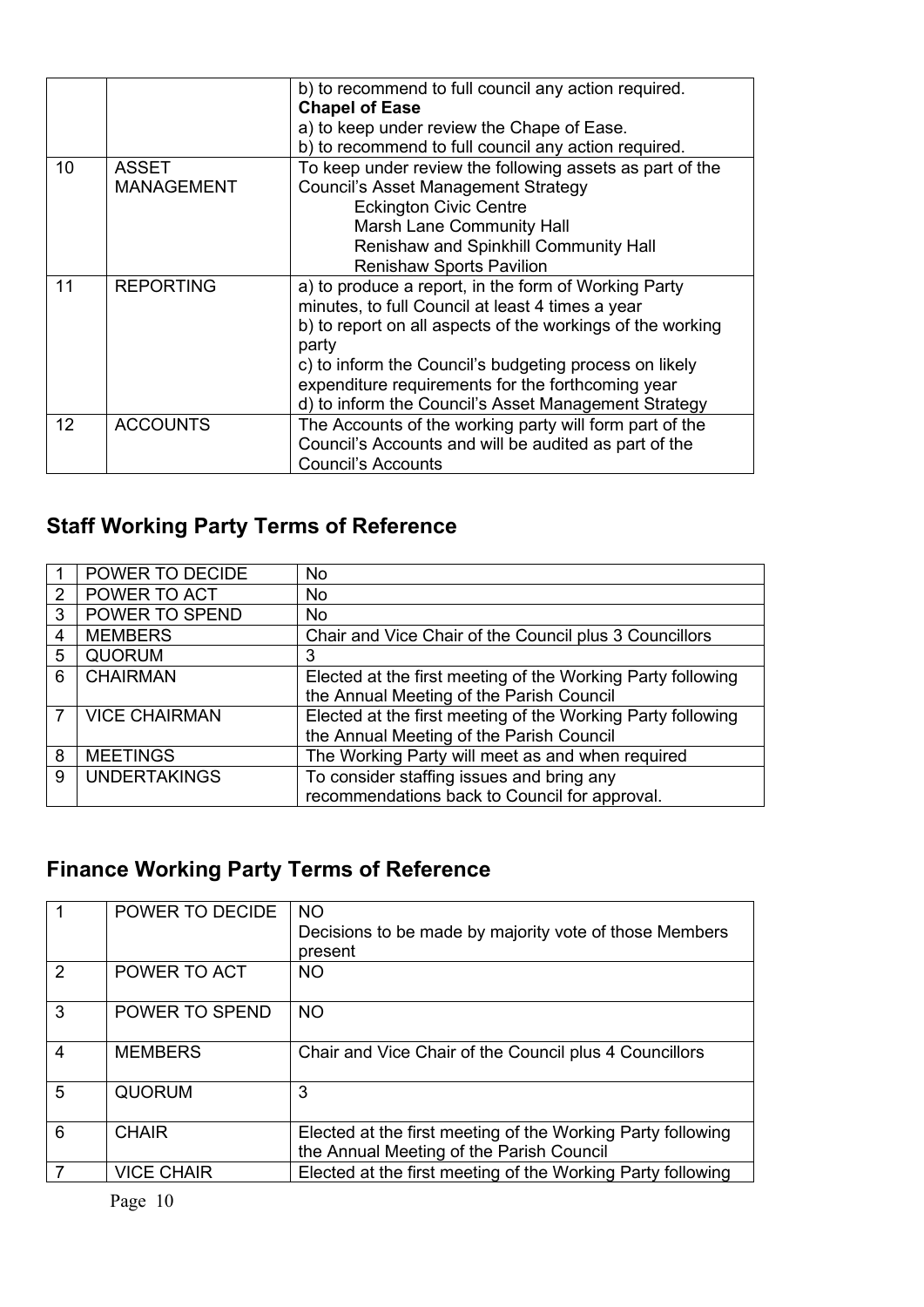|    |                     | the Annual Meeting of the Parish Council                                                                                                                                                                                                                                 |
|----|---------------------|--------------------------------------------------------------------------------------------------------------------------------------------------------------------------------------------------------------------------------------------------------------------------|
| 8  | <b>MEETINGS</b>     | The Working Party will hold at least four meetings a year                                                                                                                                                                                                                |
| 9  | <b>UNDERTAKINGS</b> | Monitor and review the income and expenditure of the<br>Councils budget<br>To suggest any action necessary to ensure that the<br>Council remains within the annual budget headings<br>Recommend annual budget and precept figures<br>To make recommendations to Council. |
| 10 | <b>REPORTING</b>    | To produce a report, in the form of Working Party minutes,<br>to full Council at least 4 times a year                                                                                                                                                                    |

# **Communications Working Party Terms of Reference**

| $\mathbf{1}$   | POWER TO DECIDE     | Yes<br>Decisions to be by majority vote of those Members present                                                                                                                                                                                                                                                                                                                                                                                                                                                                                                                                                                                                        |
|----------------|---------------------|-------------------------------------------------------------------------------------------------------------------------------------------------------------------------------------------------------------------------------------------------------------------------------------------------------------------------------------------------------------------------------------------------------------------------------------------------------------------------------------------------------------------------------------------------------------------------------------------------------------------------------------------------------------------------|
| $\overline{2}$ | POWER TO ACT        | Yes (but only on issues relating to the Communications<br>Working Party where the costs have been previously<br>approved by the Council)                                                                                                                                                                                                                                                                                                                                                                                                                                                                                                                                |
| 3              | POWER TO SPEND      | <b>No</b>                                                                                                                                                                                                                                                                                                                                                                                                                                                                                                                                                                                                                                                               |
| 4              | <b>MEMBERS</b>      | Chair and Vice Chair of the Council up to 7 Councillors                                                                                                                                                                                                                                                                                                                                                                                                                                                                                                                                                                                                                 |
| $\overline{5}$ | QUORUM              | 3                                                                                                                                                                                                                                                                                                                                                                                                                                                                                                                                                                                                                                                                       |
| 6              | CHAIR               | Elected at the first meeting of the Working Party following<br>the Annual Meeting of the Parish Council                                                                                                                                                                                                                                                                                                                                                                                                                                                                                                                                                                 |
| $\overline{7}$ | <b>VICE CHAIR</b>   | Elected at the first meeting of the Working Party following<br>the Annual Meeting of the Parish Council                                                                                                                                                                                                                                                                                                                                                                                                                                                                                                                                                                 |
| 8              | <b>MEETINGS</b>     | The Committee will hold at least four meetings a year                                                                                                                                                                                                                                                                                                                                                                                                                                                                                                                                                                                                                   |
| 9              | <b>UNDERTAKINGS</b> | a) to look at ways to promote the Council and its activities<br>b) to monitor and update the websites<br>c) to monitor and update the social media pages<br>d) to monitor and review the Community Engagement<br>Strategy<br>e) to monitor and review the Digital Strategy.<br>f) to monitor and review Data Protection compliance.<br>g) to monitor and review the Council's Local Council Award<br>Scheme<br>h) to monitor and review the Media Relations Strategy<br>i) to monitor and review the Council's Publication Scheme<br>j) to recommend the content for the Council's Action Plan<br>k) to prepare a quarterly newsletter<br>I) to look at funding options |
| 10             | <b>REPORTING</b>    | a) to produce a report, in the form of Working Party<br>minutes, to full Council at least 4 times a year<br>b) to report on all aspects of the Working Party<br>c) to inform the Council's budgeting process on likely<br>expenditure requirements for the forthcoming year                                                                                                                                                                                                                                                                                                                                                                                             |
| 11             | <b>ACCOUNTS</b>     | The Accounts of the Working Party will form part of the<br>Council's Accounts and will be audited as part of the<br><b>Council's Accounts</b>                                                                                                                                                                                                                                                                                                                                                                                                                                                                                                                           |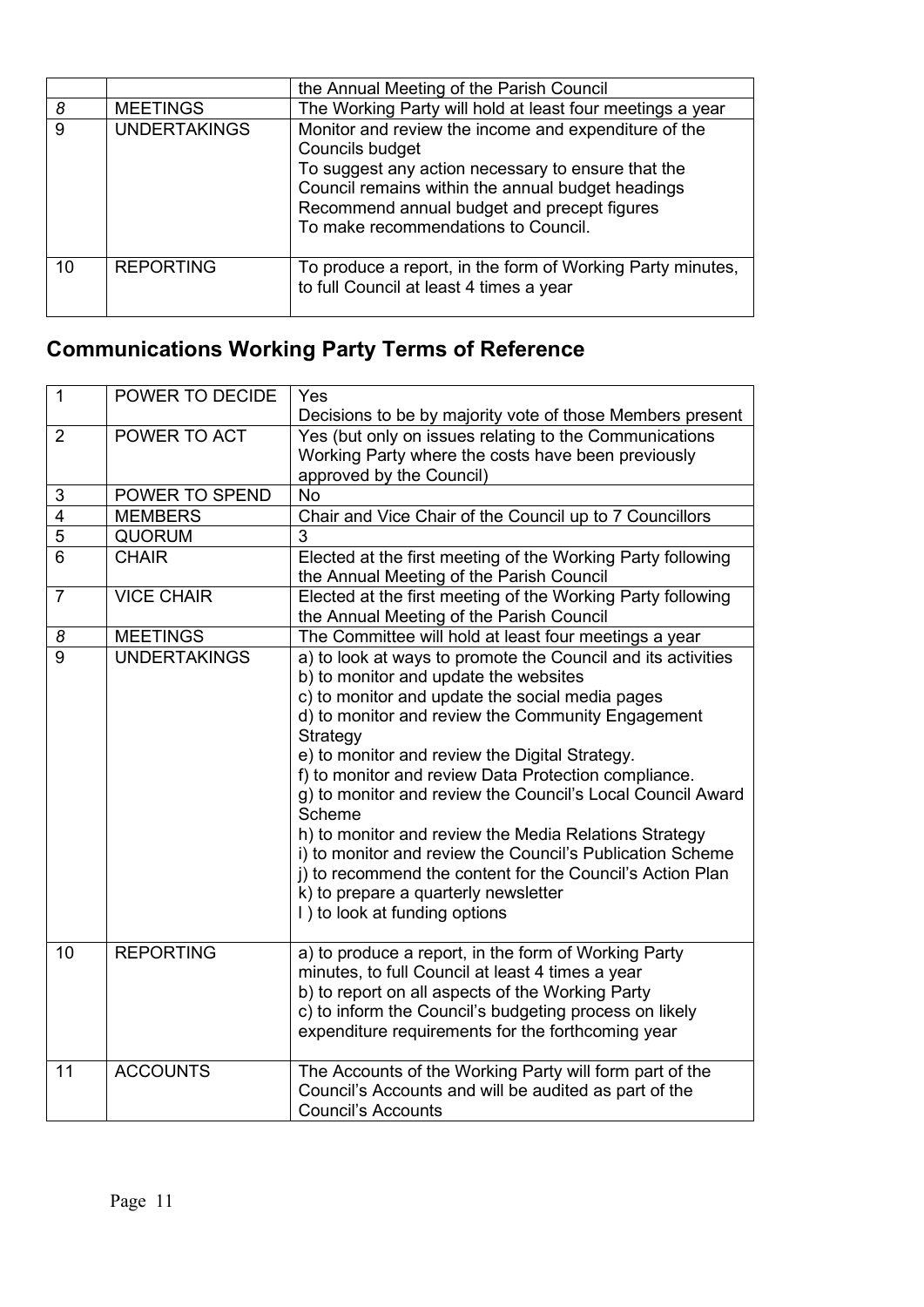# **Climate Change Working Party Terms of Reference**

| 1              | POWER TO DECIDE     | Yes                                                          |
|----------------|---------------------|--------------------------------------------------------------|
|                |                     | Decisions to be by majority vote of those Members present    |
| $\overline{2}$ | POWER TO ACT        | Yes (but only on issues relating to Climate Change           |
|                |                     | Working Party where the costs have been previously           |
|                |                     | approved by the Council)                                     |
| 3              | POWER TO SPEND      | <b>No</b>                                                    |
| 4              | <b>MEMBERS</b>      | Chair and Vice Chair of the Council up to 7 Councillors and  |
|                |                     | 4 members of public                                          |
| 5              | <b>QUORUM</b>       | 3                                                            |
| 6              | <b>CHAIR</b>        | Elected at the first meeting of the Working Party following  |
|                |                     | the Annual Meeting of the Parish Council                     |
| $\overline{7}$ | <b>VICE CHAIR</b>   | Elected at the first meeting of the Working Party following  |
|                |                     | the Annual Meeting of the Parish Council                     |
| 8              | <b>MEETINGS</b>     | The Working Party will meet as and when required             |
| 9              | <b>UNDERTAKINGS</b> | To seek to improve the environmental responsibility of the   |
|                |                     | Parish Council's operations, to strive to make the Council a |
|                |                     | leading example of effective environmental stewardship,      |
|                |                     | and to serve as a source of information for others with      |
|                |                     | similar aspirations.                                         |
| 10             | <b>REPORTING</b>    | a) to produce a report, in the form of working party minutes |
|                |                     | b) to report on all aspects of the workings of the Working   |
|                |                     | party                                                        |
|                |                     | c) to recommend to full Council any findings for cleaner     |
|                |                     | and environmentally friendly working practices               |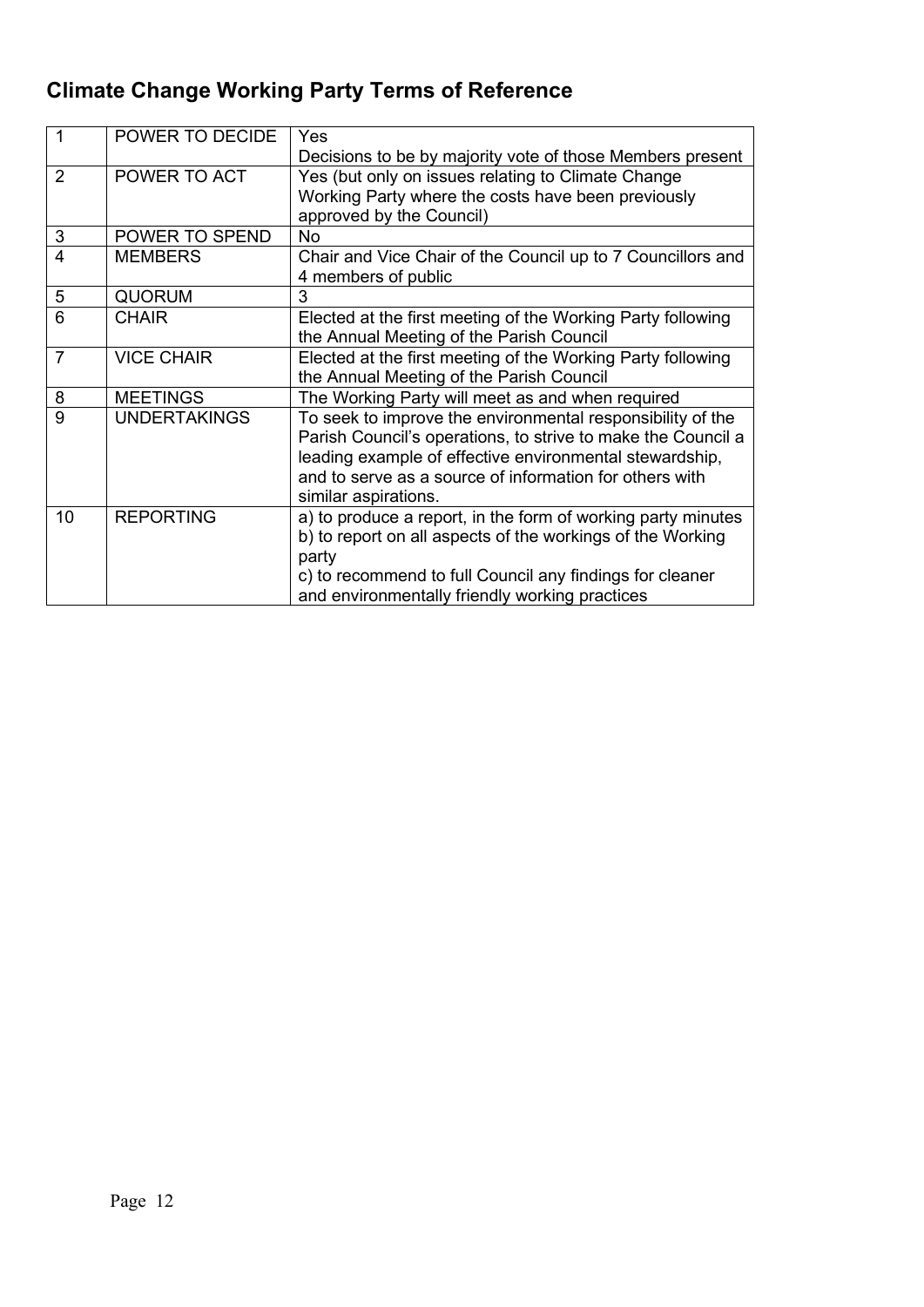## <span id="page-12-0"></span>**Appendix 2**

| <b>Meeting</b>           | <b>Date</b>            | <b>Time</b>           |
|--------------------------|------------------------|-----------------------|
| <b>Full Council</b>      | 7 June 2022            | 6.30pm (Civic Centre) |
| Open Spaces              | 9 June 2022            | 6.30pm (Zoom)         |
| Finance                  | 20 June 2022           | 10.00am (Zoom)        |
| <b>Community Hall</b>    | 23 June 2022           | 6.30pm (Zoom)         |
| Communications           | 27 June 2022           | 11.00am (Zoom)        |
|                          |                        |                       |
| <b>Full Council</b>      | 5 July 2022            | 6.30pm (Civic Centre) |
| Open Spaces              | 28 July 2022           | 6.30pm (Zoom)         |
|                          |                        |                       |
| <b>Full Council</b>      | 6 September 2022       | 6.30pm (Civic Centre) |
| <b>Community Hall</b>    | 8 September 2022       | 6.30pm (Zoom)         |
| Open Spaces              | 22 September 2022      | 6.30pm (Zoom)         |
| Communications           | 26 September 2022      | 11.00am (Zoom)        |
|                          |                        |                       |
| <b>Full Council</b>      | 4 October 2022         | 6.30pm (Civic Centre) |
| Finance (budget/precept) | 24 October 2022        | 10.00am (Zoom)        |
|                          |                        |                       |
| <b>Full Council</b>      | 1 November 2022        | 6.30pm (Civic Centre) |
| Open Spaces              | 3 November 2022        | 6.30pm (Zoom)         |
| <b>Community Hall</b>    | 10 November 2022       | 6.30pm (Zoom)         |
| <b>Staff</b>             | 24 November 2022       | 6.30pm (Zoom)         |
| Finance (budget/precept) | 28 November 2022       | 10.00am (Zoom)        |
|                          |                        |                       |
| <b>Full Council</b>      | 6 December 2022        | 6.30pm (Civic Centre) |
| Communications           | 12 December 2022       | 11.00am (Zoom)        |
|                          |                        |                       |
| <b>Full Council</b>      | <b>10 January 2023</b> | 6.30pm (Civic Centre) |
| <b>Community Hall</b>    | 12 January 2023        | 6.30pm (Zoom)         |
|                          |                        |                       |
| <b>Open Spaces</b>       | 2 February 2023        | 6.30pm (Zoom)         |
| <b>Full Council</b>      | 7 February 2023        | 6.30pm (Civic Centre) |
|                          |                        |                       |
| <b>Community Hall</b>    | 2 March 2023           | $6.30pm$ (Zoom)       |
| <b>Full Council</b>      | 7 March 2023           | 6.30pm (Civic Centre) |
| Open Spaces              | 9 March 2023           | 6.30pm (Zoom)         |
| Communications           | 27 March 2023          | 11.00am (Zoom)        |
|                          |                        |                       |
| <b>Full Council</b>      | 4 April 2023           | 6.30pm (Civic Centre) |
| Open Spaces              | 6 April 2023           | 6.30pm (Zoom)         |
| Finance (Audit)          | 24 April 2023          | 10.00am (Zoom)        |
| <b>Annual Parish</b>     | 27 April 2023          | 7.00pm (Civic Centre) |
|                          |                        |                       |
| <b>Annual Council</b>    | 2 May 2023             | 6.30pm (Civic Centre) |
| <b>Open Spaces</b>       | 4 May 2023             | 6.30pm (Zoom)         |
| <b>Community Hall</b>    | 11 May 2023            | 6.30pm (Zoom)         |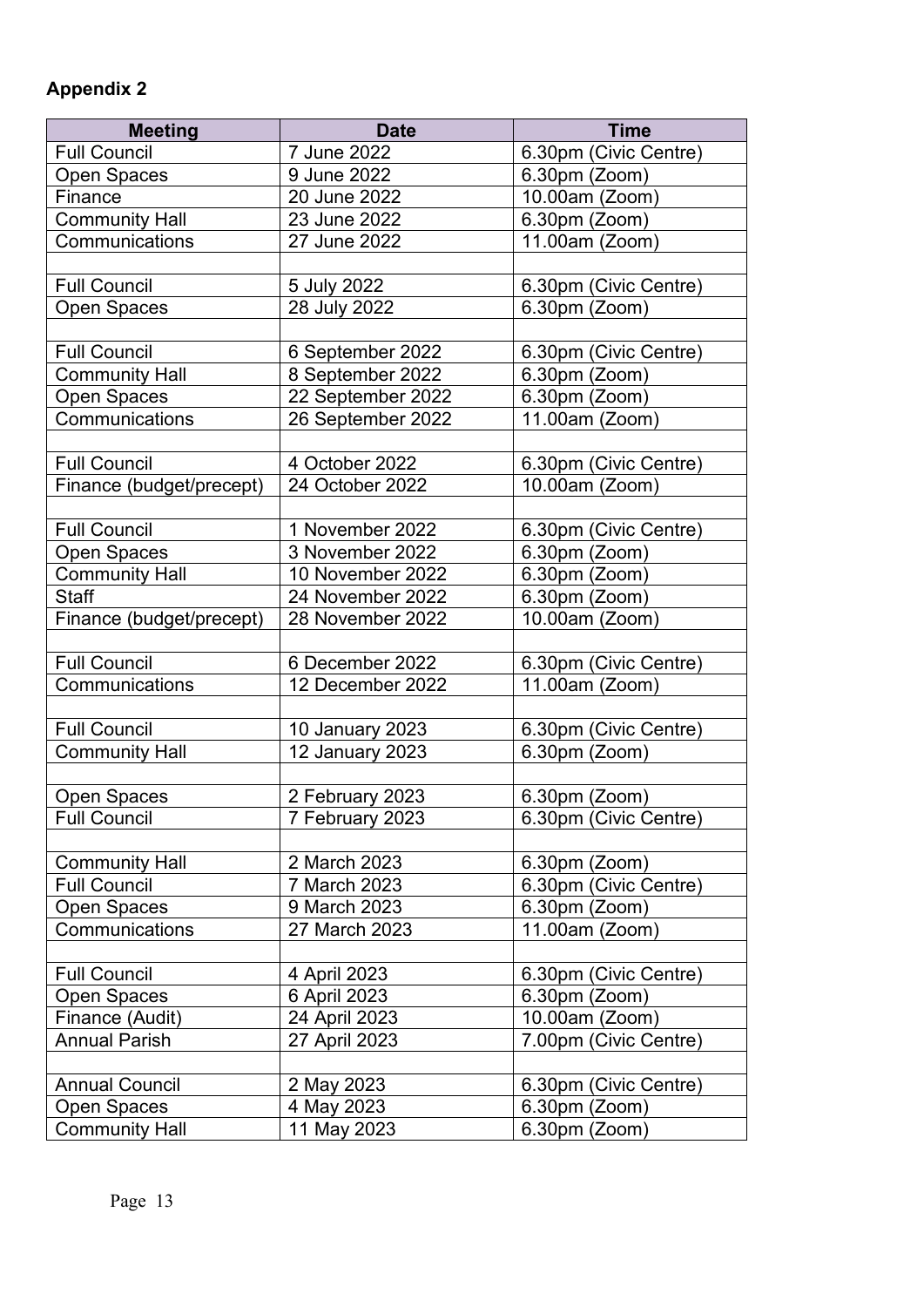# <span id="page-13-0"></span>**Eckington Parish Council**

| <b>BANK ACCOUNTS</b>                                                                                                                                             |                                                                     |
|------------------------------------------------------------------------------------------------------------------------------------------------------------------|---------------------------------------------------------------------|
| Co-op current account<br>Co-op instant access account<br>Co-op 14 day account<br>Unity Trust current account<br>Cambridge Building Society<br>Lloyds Credit Card | £2.500.00<br>£148.910.91<br>£95.443.37<br>£277.338.42<br>£85.534.77 |
| <b>Total in Banks</b>                                                                                                                                            | 609,727.47                                                          |
| Cash                                                                                                                                                             | 850.00                                                              |
| <b>GRAND TOTAL (Banks and Cash)</b>                                                                                                                              | £610.577.47                                                         |

Created by [1] Scribe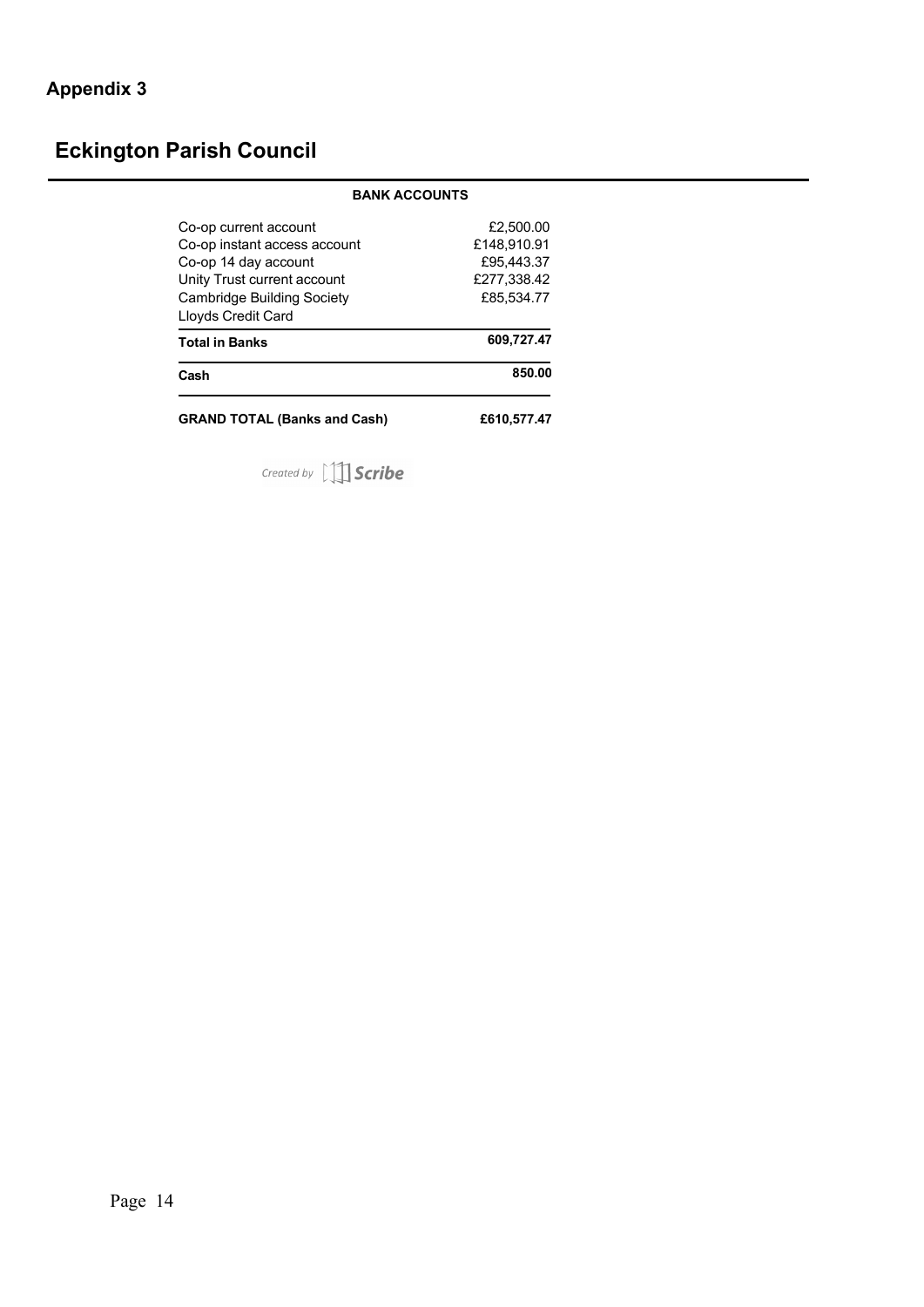## **Appendix 4**

April 2022 (2021-2022)

#### **Eckington Parish Council PAYMENTS LIST**

<span id="page-14-0"></span>

| Voucher Code |                                        | Date       | <b>Minute</b> | <b>Bank</b>        | <b>Cheque No</b> | <b>Description</b> | Supplier<br>VAT Type            | Net         | <b>VAT</b> | <b>Total</b> |
|--------------|----------------------------------------|------------|---------------|--------------------|------------------|--------------------|---------------------------------|-------------|------------|--------------|
|              | 873 Cleaning materials (H036)          | 01/03/2022 |               | Petty Cash         | Cash             | Expenses           | <b>Bargains Galore</b>          | E<br>3.00   |            | 3.00         |
|              | 908 Food (H078)                        | 01/03/2022 |               | Petty Cash         | Cash             | Expenses           | <b>Bargains Galore</b>          | 7.00<br>E   |            | 7.00         |
|              | 909 Food (H078)                        | 01/03/2022 |               | Petty Cash         | Cash             | <b>Expenses</b>    | Makro/Booker                    | S<br>54.92  | 10.98      | 65.90        |
|              | 900 Food (H078)                        | 01/03/2022 |               | Petty Cash         | Cash             | Expenses           | Aldi                            | S<br>1.25   | 0.25       | 1.50         |
|              | 878 Bar (H078)                         | 01/03/2022 |               | Petty Cash         | Cash             | Expenses           | <b>Bargains Galore</b>          | Z<br>4.60   |            | 4.60         |
|              | 879 Food (H078)                        | 01/03/2022 |               | Petty Cash         | Cash             | Expenses           | Morrisons                       | Ζ<br>23.18  |            | 23.18        |
|              | 880 Food (H078)                        | 01/03/2022 |               | Petty Cash         | Cash             | <b>Expenses</b>    | Morrisons                       | Ζ<br>6.40   |            | 6.40         |
|              | 875 Food (H078)                        | 01/03/2022 |               | Petty Cash         | Cash             | Expenses           | Morrisons                       | Ζ<br>141.62 |            | 141.62       |
|              | 901 Food (H078)                        | 01/03/2022 |               | Petty Cash         | Cash             | Expenses           | Aldi                            | Z<br>24.81  |            | 24.81        |
|              | 910 Food (H078)                        | 01/03/2022 |               | Petty Cash         | Cash             | Expenses           | Makro/Booker                    | Ζ<br>63.77  |            | 63.77        |
| 950          | New furniture/equipment (H)            | 02/03/2022 |               | Lloyds Credit Card |                  | Expenses           | Amazon                          | Ζ<br>44.75  |            | 44.75        |
| 952          | Repairs and renewals (H015) 02/03/2022 |            |               | Lloyds Credit Card |                  | Expenses           | Amazon                          | Ζ<br>8.95   |            | 8.95         |
| 953          | Bar (H078)                             | 02/03/2022 |               | Lloyds Credit Card |                  | Expenses           | North East Derbyshire Distric Z | 21.00       |            | 21.00        |
|              | 954 Office Supplies (A001)             | 02/03/2022 |               | Lloyds Credit Card |                  | Expenses           | Amazon                          | Ζ<br>7.99   |            | 7.99         |
|              | 963 Bank charges (A066)                | 02/03/2022 |               | Lloyds Credit Card |                  | Expenses           | LLoyds Card                     | Ζ<br>3.00   |            | 3.00         |
|              | 965 Bank charges (A066)                | 02/03/2022 |               | Lloyds Credit Card |                  | Expenses           | LLoyds Card                     | Z<br>3.00   |            | 3.00         |
| 966          | Postage (A006)                         | 02/03/2022 |               | Lloyds Credit Card |                  | Expenses           | Post Office                     | Z<br>8.31   |            | 8.31         |
| 967          | Bank charges (A066)                    | 02/03/2022 |               | Lloyds Credit Card |                  | Expenses           | LLoyds Card                     | Ζ<br>3.00   |            | 3.00         |
| 903          | Food (H078)                            | 02/03/2022 |               | Petty Cash         | Cash             | Expenses           | Morrisons                       | Ζ<br>59.40  |            | 59.40        |
| 902          | Repairs and renewals (H015)            | 02/03/2022 |               | Petty Cash         | Cash             | Expenses           | Screwfix                        | S<br>5.83   | 1.16       | 6.99         |
| 948          | Repairs and renewals (H015) 02/03/2022 |            |               | Lloyds Credit Card |                  | Expenses           | Amazon                          | S<br>7.49   | 1.50       | 8.99         |
|              | 949 Safety clothing/equipment (E       | 02/03/2022 |               | Lloyds Credit Card |                  | <b>Expenses</b>    | Amazon                          | 5.82<br>S   | 1.17       | 6.99         |
| 951          | Repairs/renewals (A015)                | 02/03/2022 |               | Lloyds Credit Card |                  | Expenses           | Amazon                          | S<br>7.49   | 1.50       | 8.99         |
| 955          | Replacement equipment (H0              | 02/03/2022 |               | Lloyds Credit Card |                  | Expenses           | Amazon                          | 82.47<br>S  | 16.50      | 98.97        |
| 956          | Repairs and renewals (H015) 02/03/2022 |            |               | Lloyds Credit Card |                  | Expenses           | Amazon                          | S<br>23.28  | 4.68       | 27.96        |
| 957          | Cleaning materials (H036)              | 02/03/2022 |               | Lloyds Credit Card |                  | Expenses           | Amazon                          | S<br>5.82   | 1.17       | 6.99         |
| 958          | Cleaning materials (H036)              | 02/03/2022 |               | Lloyds Credit Card |                  | Expenses           | Amazon                          | S<br>5.96   | 1.20       | 7.16         |
| 959          | New furniture/equipment (H)            | 02/03/2022 |               | Lloyds Credit Card |                  | Expenses           | Amazon                          | S<br>26.64  | 5.34       | 31.98        |
| 960          | Software/IT support (A065)             | 02/03/2022 |               | Lloyds Credit Card |                  | Expenses           | Zoom                            | S<br>11.99  | 2.40       | 14.39        |
| 961          | Office Supplies (A001)                 | 02/03/2022 |               | Lloyds Credit Card |                  | Expenses           | Amazon                          | S<br>5.82   | 1.17       | 6.99         |
|              | 962 Miscellaneous (H016M)              | 02/03/2022 |               | Lloyds Credit Card |                  | Expenses           | Amazon                          | S<br>31.66  | 6.33       | 37.99        |
| 964          | Grants received (A104)                 | 02/03/2022 |               | Lloyds Credit Card |                  | <b>Expenses</b>    | Amazon                          | S<br>13.96  | 2.80       | 16.76        |
|              | 872 Food (H078)                        | 02/03/2022 |               | Petty Cash         | Cash             | Expenses           | Aldi                            | S<br>22.51  | 0.27       | 22.78        |
|              |                                        |            |               |                    |                  |                    |                                 |             |            |              |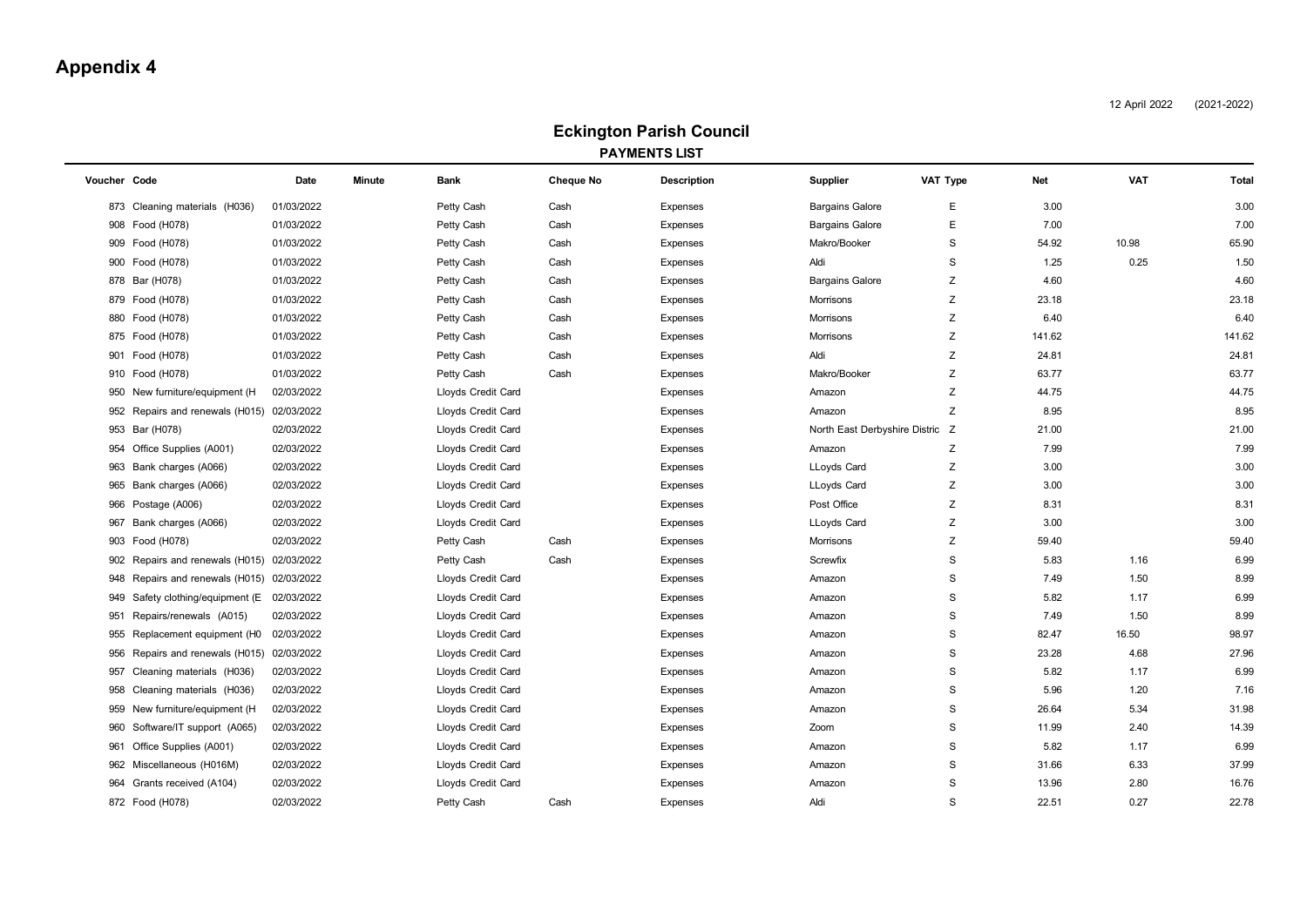| 850 Electricity (H032)            | 03/03/2022 |                            | Unity Trust current ac | <b>BACS</b>              | Electric/Gas             | <b>SSE</b>                      |             | 385.05   | 19.26  | 404.31   |
|-----------------------------------|------------|----------------------------|------------------------|--------------------------|--------------------------|---------------------------------|-------------|----------|--------|----------|
| 907 Bar (H078)                    | 03/03/2022 |                            | Petty Cash             | Cash                     | <b>Expenses</b>          | <b>Bargains Galore</b>          | E           | 1.60     |        | 1.60     |
| 847 Electricity (B032)            | 03/03/2022 |                            | Unity Trust current ac | <b>BACS</b>              | <b>Cemetery Expenses</b> | <b>SSE</b>                      | L           | 43.88    | 2.19   | 46.07    |
| 855 Repairs/renewals (A015)       | 03/03/2022 | Unity Trust current<br>ac  | <b>BACS</b>            | Expenses                 |                          | <b>Rhodes Brothers</b>          | S           | 60.00    | 12.00  | 72.00    |
| 876 Food (H078)                   | 03/03/2022 | Petty Cash                 | Cash                   | Expenses                 |                          | Morrisons                       | $\mathsf Z$ | 11.38    |        | 11.38    |
| 849 Electricity (B032)            | 04/03/2022 | Unity Trust current<br>ac  | <b>BACS</b>            | Electric/Gas             |                          | <b>SSE</b>                      | L           | 20.54    | 1.02   | 21.56    |
| 899 Miscellaneous (H016M)         | 04/03/2022 | Petty Cash                 | Cash                   | <b>Expenses</b>          |                          | Market                          | E           | 10.00    |        | 10.00    |
| 848 Software/IT support (A065)    | 04/03/2022 | Unity Trust current<br>ac  | <b>BACS</b>            | <b>Expenses</b>          |                          | Supake Ltd                      | S           | 144.00   | 28.80  | 172.80   |
| 906 Food (H078)                   | 05/03/2022 | Petty Cash                 | Cash                   | <b>Expenses</b>          |                          | Morrisons                       | Z           | 46.25    |        | 46.25    |
| 930 Mobile telephones (A004)      | 07/03/2022 | Co-op current<br>account   |                        | Telephone                |                          | EE                              | S           | 76.15    | 15.23  | 91.38    |
| 853 Grants and donations under    | 07/03/2022 | Unity Trust current<br>ac  | <b>BACS</b>            | Grant                    |                          | <b>Chesterfield Canal Trust</b> | Z           | 100.00   |        | 100.00   |
| 931 Cemetery remuneration (net    | 07/03/2022 | Co-op current<br>account   |                        | Remuneration             |                          | Remuneration                    | Z           | 245.00   |        | 245.00   |
| 935 Gas (F031)                    | 07/03/2022 | Co-op current<br>account   |                        | Electric/Gas             |                          | <b>Octopus Energy</b>           | S           | 543.54   | 108.71 | 652.25   |
| 934 Electricity (F032)            | 07/03/2022 | Co-op current<br>account   |                        | Electric/Gas             |                          | <b>Octopus Energy</b>           | L           | 132.11   | 6.61   | 138.72   |
| 856 Training/team building (E023  | 08/03/2022 | Unity Trust current<br>ac  | <b>BACS</b>            | <b>Expenses</b>          |                          | <b>Team Building</b>            | $\mathbb S$ | 87.50    | 17.50  | 105.00   |
| 904 Miscellaneous (H016M)         | 08/03/2022 | Petty Cash                 | Cash                   | <b>Expenses</b>          |                          | The Co-operative Food           | $\mathbb S$ | 2.08     | 0.42   | 2.50     |
| 896 Food (H078)                   | 08/03/2022 | Petty Cash                 | Cash                   | Expenses                 |                          | Aldi                            | $\mathbf S$ | 2.08     | 0.42   | 2.50     |
| 897 Food (H078)                   | 08/03/2022 | Petty Cash                 | Cash                   | <b>Expenses</b>          |                          | Aldi                            | Z           | 17.52    |        | 17.52    |
| 898 Food (H078)                   | 08/03/2022 | Petty Cash                 | Cash                   | <b>Expenses</b>          |                          | Aldi                            | Z           | 10.91    |        | 10.91    |
| 905 Food (H078)                   | 09/03/2022 | Petty Cash                 | Cash                   | Expenses                 |                          | Morrisons                       | Z           | 23.01    |        | 23.01    |
| 857 Burial fees (B115)            | 09/03/2022 | Unity Trust current<br>ac  | <b>BACS</b>            | <b>Cemetery Expenses</b> |                          | H Keeton Funeral Directors      | E           | 541.80   |        | 541.80   |
| 839 Plaques, benches and burial   | 10/03/2022 | Unity Trust current<br>ac  | <b>BACS</b>            | <b>Cemetery Expenses</b> |                          | <b>Brass Founders Sheffield</b> | S           | 185.34   | 37.07  | 222.41   |
| 851 Electricity (P032)            | 10/03/2022 | Unity Trust current        | <b>BACS</b>            | Electric/Gas             |                          | <b>SSE</b>                      |             | 1,555.17 | 77.76  | 1,632.93 |
| 845 Photocopying (A002)           | 10/03/2022 | Unity Trust current        | <b>BACS</b>            | <b>Expenses</b>          |                          | Copytec Ltd                     | S           | 87.60    | 17.52  | 105.12   |
| 916 Repairs, renewals, contracto  | 10/03/2022 | Unity Trust current<br>ac  | <b>BACS</b>            | Maintenance              |                          | Peter Bowden Sports Mainte      | S           | 300.00   | 60.00  | 360.00   |
| 894 Bar (H078)                    | 10/03/2022 | Petty Cash                 | Cash                   | <b>Expenses</b>          |                          | Morrisons                       | Z           | 16.50    |        | 16.50    |
| 895 Food (H078)                   | 10/03/2022 | Petty Cash                 | Cash                   | <b>Expenses</b>          |                          | Morrisons                       | Z           | 6.29     |        | 6.29     |
| 841 Repairs and renewals (F013)   | 10/03/2022 | Unity Trust current<br>ac. | <b>BACS</b>            | Renishaw Hall Expenses   |                          | Empire Fire & Safety Ltd        | X           | 114.60   |        | 114.60   |
| 915 Repairs and renewals (F013)   | 10/03/2022 | Unity Trust current<br>ac  | <b>BACS</b>            | Renishaw Hall Expenses   |                          | Screwfix                        | Ζ           | 10.99    |        | 10.99    |
| 932 Software/IT support (A065)    | 11/03/2022 | Co-op current<br>account   |                        | Telephone                |                          | O <sub>2</sub>                  | S           | 9.40     | 1.88   | 11.28    |
| 864 Food (H078)                   | 11/03/2022 | Unity Trust current<br>ac  | <b>BACS</b>            | <b>Expenses</b>          |                          | G W Price Ltd                   | Z           | 31.80    |        | 31.80    |
| 865 Food (H078)                   | 11/03/2022 | Unity Trust current<br>ac  | <b>BACS</b>            | <b>Expenses</b>          |                          | <b>Syddall Butchers</b>         | Z           | 23.20    |        | 23.20    |
| 866 Food (H078)                   | 11/03/2022 | Unity Trust current        | <b>BACS</b>            | <b>Expenses</b>          |                          | <b>Syddall Butchers</b>         | Z           | 67.40    |        | 67.40    |
| 867 Food (H078)                   | 11/03/2022 | Unity Trust current        | <b>BACS</b>            | <b>Expenses</b>          |                          | <b>Syddall Butchers</b>         | Z           | 117.00   |        | 117.00   |
| 868 Food (H078)                   | 11/03/2022 | Unity Trust current<br>ac  | <b>BACS</b>            | <b>Expenses</b>          |                          | <b>Syddall Butchers</b>         | Z           | 88.32    |        | 88.32    |
| 869 Food (H078)                   | 11/03/2022 | Unity Trust current<br>ac  | <b>BACS</b>            | <b>Expenses</b>          |                          | <b>Syddall Butchers</b>         | Ζ           | 24.40    |        | 24.40    |
| 871 Food (H078)                   | 11/03/2022 | Unity Trust current<br>ac  | <b>BACS</b>            | <b>Expenses</b>          |                          | <b>Windsor Food Service</b>     | Z           | 97.85    |        | 97.85    |
| 854 Equipment (N037)              | 11/03/2022 | Unity Trust current<br>ac  | <b>BACS</b>            | <b>Expenses</b>          |                          | <b>London Hearts</b>            | S           | 2,466.00 | 493.20 | 2,959.20 |
| 840 Waste disposal and top soil ( | 11/03/2022 | Unity Trust current<br>ac  | <b>BACS</b>            | <b>Cemetery Expenses</b> |                          | Hopkinson Waste Manageme        | S           | 170.00   | 34.00  | 204.00   |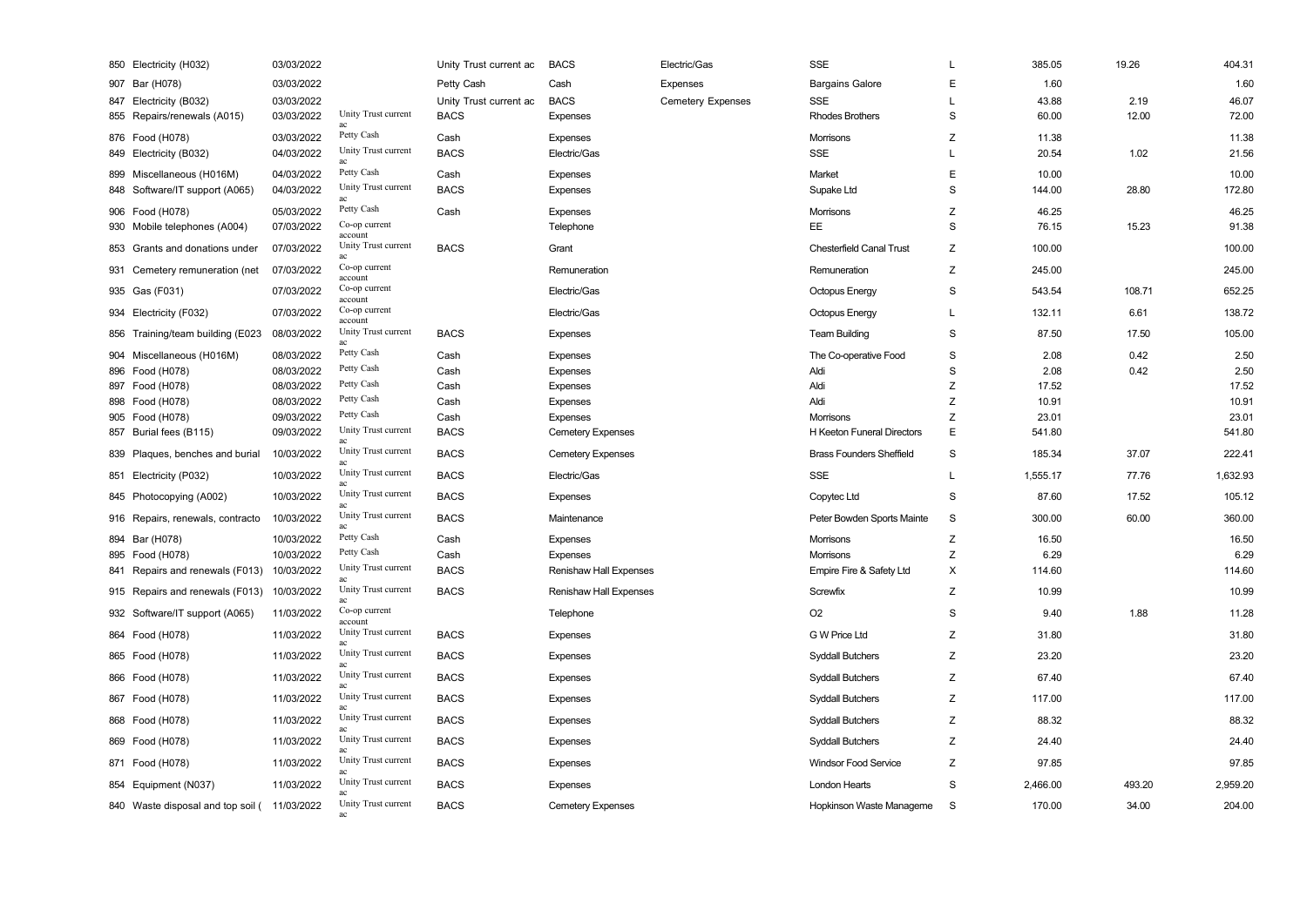| 858 New furniture/equipment (H   | 11/03/2022 | Unity Trust current<br>ac       | <b>BACS</b> | Expenses               | Analan Supplies Ltd           | $\mathbf S$ | 1,685.46 | 337.09 | 2,022.55 |
|----------------------------------|------------|---------------------------------|-------------|------------------------|-------------------------------|-------------|----------|--------|----------|
| 859 Photocopying (A002)          | 11/03/2022 | Unity Trust current<br>ac       | <b>BACS</b> | Expenses               | Copytec Ltd                   | S           | 46.97    | 9.39   | 56.36    |
| 860 Food (H078)                  | 11/03/2022 | Unity Trust current<br>ac       | <b>BACS</b> | Expenses               | <b>Focus Food Services</b>    | S           | 166.92   | 2.12   | 169.04   |
| 861 Bar (H078)                   | 11/03/2022 | Unity Trust current             | <b>BACS</b> | Expenses               | Hutton & Mitchell Licensed T  | S           | 323.75   | 64.75  | 388.50   |
| 862 Bar (H078)                   | 11/03/2022 | Unity Trust current<br>ac       | <b>BACS</b> | Expenses               | Hutton & Mitchell Licensed T  | $\mathsf S$ | 379.74   | 75.95  | 455.69   |
| 863 Bar (H078)                   | 11/03/2022 | Unity Trust current<br>ac       | <b>BACS</b> | Expenses               | Hutton & Mitchell Licensed T  | S           | 590.87   | 118.17 | 709.04   |
| 870 Food (H078)                  | 11/03/2022 | Unity Trust current<br>ac       | <b>BACS</b> | Expenses               | <b>Windsor Food Service</b>   | S           | 139.52   | 1.28   | 140.80   |
| 893 Bar (H078)                   | 12/03/2022 | Petty Cash                      | Cash        | Expenses               | Morrisons                     | Z           | 25.00    |        | 25.00    |
| 823 Grants and donations under   | 14/03/2022 | Unity Trust current<br>ac       |             | Grant                  | Eckington Boys Football Club  | Z           |          |        |          |
| 852 Grants and donations under   | 14/03/2022 | Unity Trust current<br>ac       | Contra      | Grant                  | Eckington Boys Football Club  | Z           | 480.00   |        | 480.00   |
| 933 Cemetery remuneration (net   | 14/03/2022 | Co-op current<br>account        |             | Remuneration           | Remuneration                  | Z           | 245.00   |        | 245.00   |
| 937 Food (H078)                  | 15/03/2022 | Co-op current<br>account        |             | Expenses               | Makro/Booker                  | Z           | 117.22   |        | 117.22   |
| 939 Food (H078)                  | 15/03/2022 | Co-op current<br>account        |             | Expenses               | Makro/Booker                  | Ζ           | 71.52    |        | 71.52    |
| 843 Insurance (A013)             | 15/03/2022 | Unity Trust current<br>ac       | <b>BACS</b> | Insurance              | <b>BHIB Insurance Brokers</b> | E           | 485.95   |        | 485.95   |
| 882 Food (H078)                  | 15/03/2022 | Petty Cash                      | Cash        | Expenses               | Aldi                          | $\mathbb S$ | 28.01    | 1.55   | 29.56    |
| 936 Food (H078)                  | 15/03/2022 | Co-op current<br>account        |             | Expenses               | Makro/Booker                  | S           | 48.52    | 9.70   | 58.22    |
| 938 Food (H078)                  | 15/03/2022 | Co-op current<br>account        |             | Expenses               | Makro/Booker                  | S           | 70.99    | 14.20  | 85.19    |
| 940 Cleaning materials (H036)    | 15/03/2022 | Co-op current<br>account        |             | Expenses               | Makro/Booker                  | $\mathbb S$ | 5.99     | 1.20   | 7.19     |
| 941 Cleaning materials (H036)    | 15/03/2022 | Co-op current<br>account        |             | Expenses               | Makro/Booker                  | S           |          |        |          |
| 942 Fuel (B080)                  | 15/03/2022 | Co-op current<br>account        |             | Fuel                   | <b>Fuel Genie</b>             | S           | 121.93   | 24.39  | 146.32   |
| 968 Bar (H078)                   | 16/03/2022 | Co-op current<br>account        |             | Expenses               | Gas & Hire Ltd                | S           | 41.92    | 8.38   | 50.30    |
| 969 Bar (H078)                   | 16/03/2022 | Co-op current<br>account        |             | Expenses               | Gas & Hire Ltd                | S           | 10.17    | 2.03   | 12.20    |
| 846 New furniture/equipment (H   | 16/03/2022 | Unity Trust current<br>ac       | <b>BACS</b> | Expenses               | <b>Till Point Ltd</b>         | S           | 1,450.00 | 290.00 | 1,740.00 |
| 842 Insurance (A013)             | 16/03/2022 | Unity Trust current<br>$\rm ac$ | <b>BACS</b> | Insurance              | <b>BHIB Insurance Brokers</b> | E           | 8,024.82 |        | 8,024.82 |
| 888 Food (H078)                  | 16/03/2022 | Petty Cash                      | Cash        | Expenses               | Morrisons                     | Z           | 19.65    |        | 19.65    |
| 918 Civic remuneration (net) (E0 | 17/03/2022 | Unity Trust current<br>ac       | <b>BACS</b> | Remuneration           | Remuneration                  | E           | 3,893.21 |        | 3,893.21 |
| 919 Cemetery remuneration (net   | 17/03/2022 | Unity Trust current<br>ac       | <b>BACS</b> | Remuneration           | Remuneration                  | E           | 1,350.90 |        | 1,350.90 |
| 920 Administration remuneration  | 17/03/2022 | Unity Trust current<br>ac       | <b>BACS</b> | Remuneration           | Remuneration                  | E           | 4,204.25 |        | 4,204.25 |
| 892 Food (H078)                  | 17/03/2022 | Petty Cash                      | Cash        | Expenses               | Aldi                          | S           | 13.94    | 0.42   | 14.36    |
| 911 Booking fees (H108)          | 17/03/2022 | Unity Trust current<br>ac       | <b>BACS</b> | Civic Centre Hall Hire | Worldpay                      | S           | 41.67    | 8.33   | 50.00    |
| 917 Office telephone (A003)      | 17/03/2022 | Unity Trust current<br>ac       | D/Debit     | Telephone              | <b>BT Group</b>               | S           | 29.37    | 5.87   | 35.24    |
| 844 Miscellaneous (H016M)        | 18/03/2022 | Unity Trust current<br>ac       | <b>BACS</b> | Expenses               | The Safe Shop Ltd             | S           | 308.21   | 61.64  | 369.85   |
| 885 Bar (H078)                   | 19/03/2022 | Petty Cash                      | Cash        | Expenses               | The Co-operative Food         | S           | 25.83    | 5.17   | 31.00    |
| 889 Food (H078)                  | 20/03/2022 | Petty Cash                      | Cash        | Expenses               | Aldi                          | $\mathsf Z$ | 4.60     |        | 4.60     |
| 890 Food (H078)                  | 20/03/2022 | Petty Cash                      | Cash        | Expenses               | Aldi                          | $\mathsf Z$ | 3.45     |        | 3.45     |
| 891 Food (H078)                  | 20/03/2022 | Petty Cash                      | Cash        | Expenses               | Aldi                          | $\mathsf Z$ | 5.75     |        | 5.75     |
| 912 Bank charges (A066)          | 21/03/2022 | Unity Trust current<br>ac       | <b>BACS</b> | Civic Centre Hall Hire | Worldpay                      | $\mathsf Z$ | 80.15    |        | 80.15    |
| 913 Bank charges (A066)          | 21/03/2022 | Unity Trust current<br>ac       | <b>BACS</b> | Civic Centre Hall Hire | Worldpay                      | S           | 27.49    | 5.50   | 32.99    |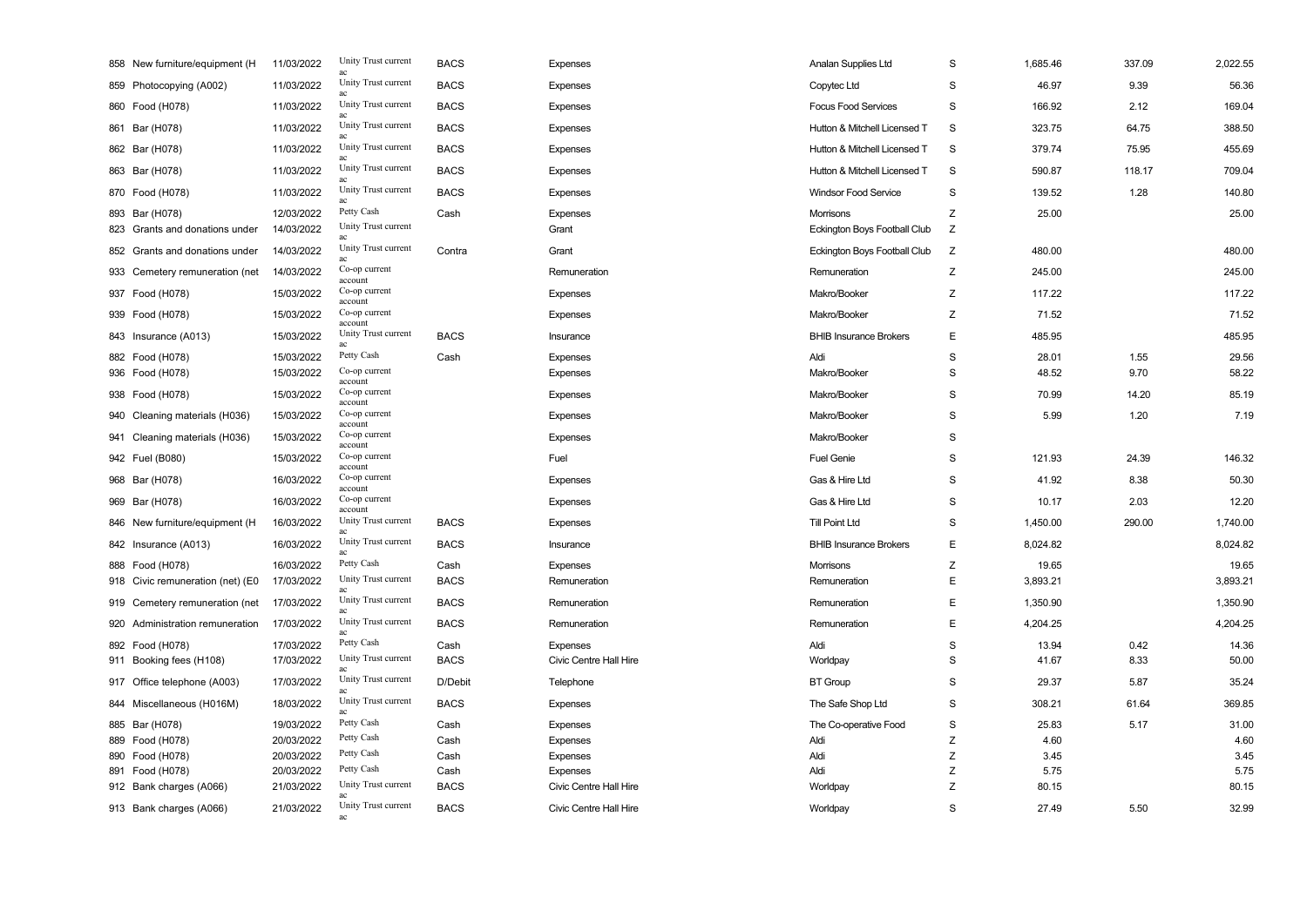|                                   |            |                           |             |                        | <b>Total</b>                  |   | 39,051.73 | 2,053.06 | 41,104.79 |
|-----------------------------------|------------|---------------------------|-------------|------------------------|-------------------------------|---|-----------|----------|-----------|
| 929 Bank charges (A066)           | 31/03/2022 | Unity Trust current<br>ac | D/Debit     | Bank charges           | Unity Trust Bank              | Е | 66.90     |          | 66.90     |
| 928 Bank charges (A066)           | 31/03/2022 | Unity Trust current       | D/Debit     | Bank charges           | Unity Trust Bank              | E | 161.50    |          | 161.50    |
| 887 Food (H078)                   | 31/03/2022 | Petty Cash                | Cash        | Expenses               | The Co-operative Food         | Z | 6.60      |          | 6.60      |
| 886 Food (H078)                   | 30/03/2022 | Petty Cash                | Cash        | Expenses               | Morrisons                     | Z | 36.57     |          | 36.57     |
| 881 Food (H078)                   | 29/03/2022 | Petty Cash                | Cash        | <b>Expenses</b>        | Aldi                          | Z | 22.23     |          | 22.23     |
| 947 Cemetery remuneration (net    | 28/03/2022 | Co-op current<br>account  |             | Remuneration           | Remuneration                  | Z | 245.00    |          | 245.00    |
| 927 Cemetery remuneration (net    | 25/03/2022 | Unity Trust current       | <b>BACS</b> | Pension                | Derbyshire County Council     | Е | 829.14    |          | 829.14    |
| 926 Civic remuneration (net) (E0  | 25/03/2022 | Unity Trust current       | <b>BACS</b> | Pension                | Derbyshire County Council     | Е | 242.06    |          | 242.06    |
| 925 Administration remuneration   | 25/03/2022 | ac                        | <b>BACS</b> | Pension                | Derbyshire County Council     | Е | 906.59    |          | 906.59    |
| 924 Administration remuneration   | 25/03/2022 | Unity Trust current       | <b>BACS</b> | Tax & NIC              | <b>HMRC</b>                   | Е | 1,040.34  |          | 1,040.34  |
|                                   |            | Unity Trust current       |             |                        |                               |   |           |          |           |
| 923 Cemetery remuneration (net    | 25/03/2022 | Unity Trust current       | <b>BACS</b> | Tax & NIC              | <b>HMRC</b>                   | E | 336.82    |          | 336.82    |
| 922 Tax & NIC Civic Centre (E02   | 25/03/2022 | Unity Trust current       | <b>BACS</b> | Tax & NIC              | <b>HMRC</b>                   | E | 597.48    |          | 597.48    |
| 914 Booking fees (H108)           | 25/03/2022 | Unity Trust current       | <b>BACS</b> | Civic Centre Hall Hire | Worldpay                      | S | 67.50     | 13.50    | 81.00     |
| 874 Food (H078)                   | 24/03/2022 | Petty Cash                | Cash        | Expenses               | <b>Morrisons</b>              | Z | 19.68     |          | 19.68     |
| 877 Food (H078)                   | 23/03/2022 | Petty Cash                | Cash        | Expenses               | Aldi                          | S | 25.30     | 0.42     | 25.72     |
| 883 Cleaning materials (H036)     | 23/03/2022 | account<br>Petty Cash     | Cash        | <b>Expenses</b>        | <b>Bargains Galore</b>        | E | 2.00      |          | 2.00      |
| 946 Water/sewerage (H033)         | 23/03/2022 | Co-op current             |             | <b>Water Charges</b>   | <b>Water Plus</b>             | Z | 27.73     |          | 27.73     |
| 884 Food (H078)                   | 22/03/2022 | account<br>Petty Cash     | Cash        | Expenses               | Aldi                          | Z | 3.94      |          | 3.94      |
| 945 Civic remuneration (net) (E0  | 22/03/2022 | Co-op current             |             | Pension                | <b>NEST</b>                   | E | 99.12     |          | 99.12     |
| 944 Pension provision administra  | 22/03/2022 | Co-op current<br>account  |             | Pension                | <b>NEST</b>                   | E | 16.69     |          | 16.69     |
| 838 Insurance (A013)              | 21/03/2022 | Unity Trust current       | <b>BACS</b> | Insurance              | <b>BHIB Insurance Brokers</b> | E | 829.35    |          | 829.35    |
| Cemetery remuneration (net<br>921 | 21/03/2022 | Unity Trust current<br>ac | <b>BACS</b> | Remuneration           | Remuneration                  | E | 32.50     |          | 32.50     |
| 943 Cemetery remuneration (net    | 21/03/2022 | Co-op current<br>account  |             | Remuneration           | Remuneration                  | E | 245.00    |          | 245.00    |

#### **12 April 2022 (2021-2022)**

#### **Eckington Parish Council RECEIPTS LIST**

| Voucher Code |                            | Date       | <b>Minute</b> | <b>Bank</b>              | <b>Receipt No</b>           | <b>Description</b>   | Supplier             | <b>VAT Type</b> | <b>Net</b> | <b>VAT</b> | Total    |
|--------------|----------------------------|------------|---------------|--------------------------|-----------------------------|----------------------|----------------------|-----------------|------------|------------|----------|
|              | 622 Burial fees (B115)     | 01/03/2022 |               |                          | Unity Trust current ac BACS | <b>Cemetery fees</b> | J M Fowler           | Ε.              | 30.00      |            | 30.00    |
|              | 663 Burial fees (B115)     | 01/03/2022 |               | Co-op current<br>account |                             | <b>Cemetery fees</b> | <b>Cemetery fees</b> | Е.              | 2.163.20   |            | 2,163.20 |
|              | 664 Allotment rents (G114) | 01/03/2022 |               | Co-op current account    |                             | Allotment rent       | Allotment rent       | E               | 46.55      |            | 46.55    |
|              | 665 Allotment rents (G114) | 01/03/2022 |               | Co-op current account    |                             | Allotment rent       | R Loomes             | E               | 45.00      |            | 45.00    |
|              | 666 Memorial fees (B116)   | 01/03/2022 |               | Co-op current account    |                             | Cemetery fees        | Cemetery fees        | Е               | 68.64      |            | 68.64    |
|              | 667 Burial fees (B115)     | 01/03/2022 |               | Co-op current account    |                             | Cemetery fees        | Cemetery fees        | E               | 1.164.80   |            | 1,164.80 |
|              | 668 Burial fees (B115)     | 01/03/2022 |               | Co-op current account    |                             | Cemetery fees        | Cemetery fees        | E               | 2,163.20   |            | 2,163.20 |
|              |                            |            |               |                          |                             |                      |                      |                 |            |            |          |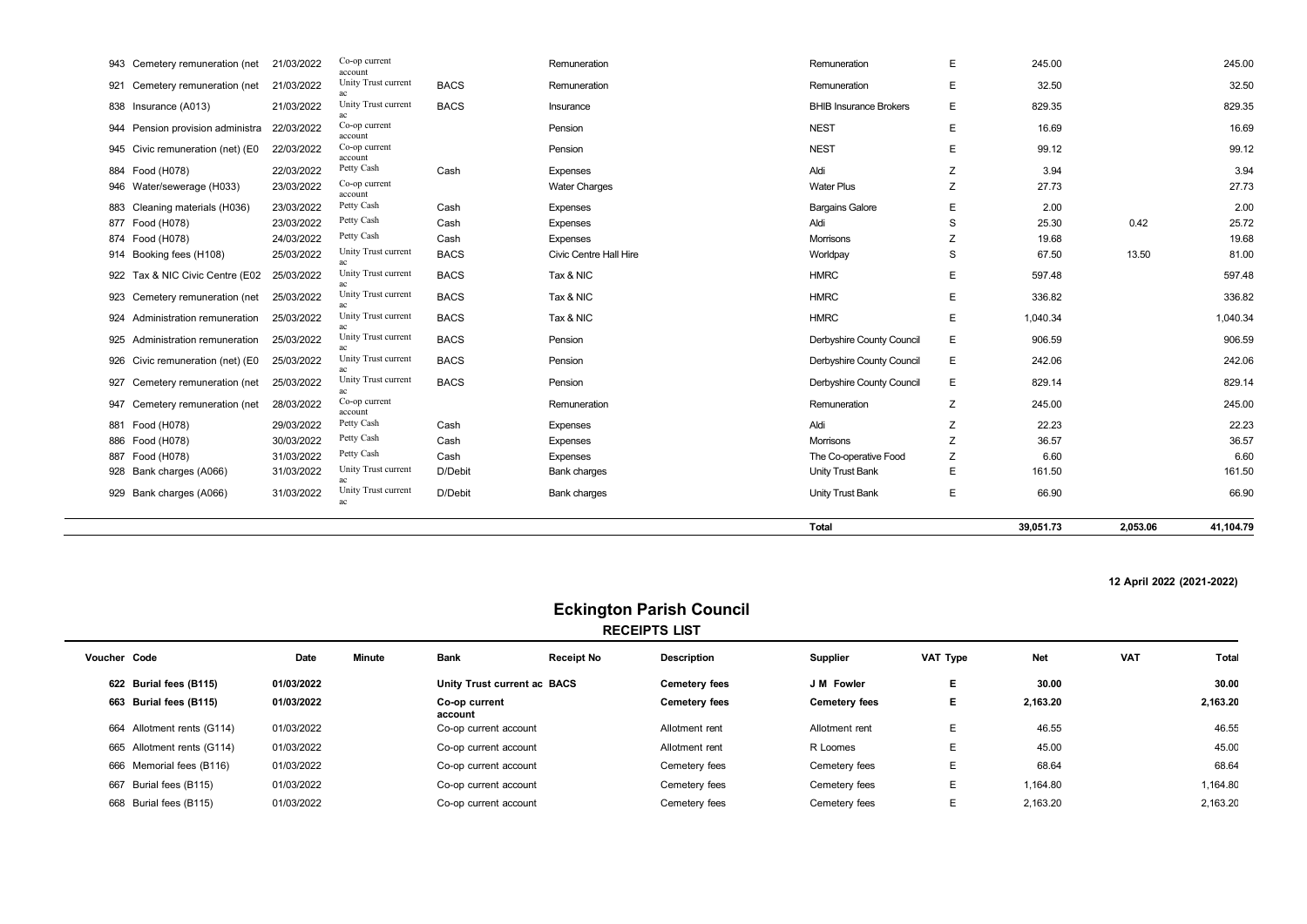| 669 Memorial fees (B116)                           | 01/03/2022               | Co-op current account                            |             | Cemetery fees                                            | Cemetery fees                         | E        | 127.36   |       | 127.36   |
|----------------------------------------------------|--------------------------|--------------------------------------------------|-------------|----------------------------------------------------------|---------------------------------------|----------|----------|-------|----------|
| 670 Burial fees (B115)                             | 01/03/2022               | Co-op current account                            |             | Cemetery fees                                            | Cemetery fees                         | E        | 248.00   |       | 248.00   |
| 672 Burial fees (B115)                             | 01/03/2022               | Co-op current account                            |             | Cemetery fees                                            | Cemetery fees                         | E        | 998.40   |       | 998.40   |
| 673 Memorial fees (B116)                           | 01/03/2022               | Co-op current account                            |             | Cemetery fees                                            | Cemetery fees                         | E        | 68.64    |       | 68.64    |
| 623 Miscellaneous (H016M)                          | 01/03/2022               | Unity Trust current ac                           | <b>BACS</b> | <b>Expenses</b>                                          | Grafton Merchanting (Buildba Z        |          | 796.61   |       | 796.61   |
| 495 Money paid in from hall hire                   | 02/03/2022               | Unity Trust current ac                           |             | Hall hire at Renishaw & Spinkh                           | Fit4fun fit4ife                       | X        | 77.00    |       | 77.00    |
| 497 Allotment rents (G114)                         | 02/03/2022               | Unity Trust current ac                           |             | Allotment rent                                           | C Morton                              | E        | 34.00    |       | 34.00    |
| 641 Bar (H078)                                     | 02/03/2022               | Unity Trust current ac                           | <b>BACS</b> | Civic income                                             | Worldpay                              | S        | 243.33   | 48.67 | 292.00   |
| 624 Grants received (A104)                         | 03/03/2022               | Unity Trust current ac                           | <b>BACS</b> | Grant                                                    | North East Derbyshire Distric Z       |          | 2,500.00 |       | 2,500.00 |
| 154 Money paid in from hall hire                   | 04/03/2022               | Unity Trust current ac                           |             | Hall hire at Renishaw & Spinkh                           | <b>Renishaw Bowls</b>                 | X        | 1,000.00 |       | 1,000.00 |
| 642 Bar (H078)                                     | 04/03/2022               | Unity Trust current ac                           | <b>BACS</b> | Civic income                                             | Civic income                          | S        | 24.83    | 4.97  | 29.80    |
| 625 Booking fees (H108)                            | 07/03/2022               | Unity Trust current ac                           | <b>BACS</b> | Civic Centre Hall Hire                                   | Civic income                          | S        | 133.33   | 26.67 | 160.00   |
| 627 Booking fees (H108)                            | 07/03/2022               | Unity Trust current ac                           | <b>BACS</b> | Civic Centre Hall Hire                                   | Civic income                          | S        | 122.92   | 24.58 | 147.50   |
| 498 Booking fees (H108)                            | 07/03/2022               | Unity Trust current ac                           |             | Civic Centre Hall Hire                                   | Dragons Academy of Martial            | S        |          |       |          |
| 499 Blank line (X053)                              | 07/03/2022               | Unity Trust current ac                           |             | Payment                                                  | Eckington Town Team                   | E        | 261.00   |       | 261.00   |
| 626 Allotment rents (G114)                         | 07/03/2022               | Unity Trust current ac                           | <b>BACS</b> | Allotment rent                                           | L Knowles                             | E        | 14.00    |       | 14.00    |
| 628 Burial fees (B115)                             | 07/03/2022               | Unity Trust current ac                           | <b>BACS</b> | Cemetery fees                                            | <b>B Pritchard Funeral Director</b>   | E        | 1,089.96 |       | 1,089.96 |
| 500 Money paid in from hall hire                   | 07/03/2022               | Unity Trust current ac                           |             | Hall hire at Renishaw & Spinkh                           | Renishaw Ju-jitsu                     | X        | 112.50   |       | 112.50   |
| 374 Money paid in from hall hire                   | 08/03/2022               | Unity Trust current ac                           |             | Hall hire at Renishaw & Spinkh                           | Twinkle Toes Dance School             | $\times$ | 216.00   |       | 216.00   |
| 629 Burial fees (B115)                             | 08/03/2022               | Unity Trust current ac                           | <b>BACS</b> | Cemetery fees                                            | <b>B Pritchard Funeral Director</b>   | E        | 2,163.20 |       | 2,163.20 |
| 630 Booking fees (H108)                            | 08/03/2022               | Unity Trust current ac                           | <b>BACS</b> | <b>Civic Centre Hall Hire</b>                            | Civic income                          | S        | 41.67    | 8.33  | 50.00    |
| 643 Bar (H078)                                     | 08/03/2022               | Unity Trust current ac                           | <b>BACS</b> | Civic income                                             | Civic income                          | S        | 56.83    | 11.37 | 68.20    |
| 644 Bar (H078)                                     | 09/03/2022               | Unity Trust current ac                           | <b>BACS</b> | Civic income                                             | Worldpay                              | S        | 15.42    | 3.08  | 18.50    |
| 645 Booking fees (H108)                            | 10/03/2022               | Unity Trust current ac                           | <b>BACS</b> | Civic Centre Hall Hire                                   | Worldpay                              | S        | 31.67    | 6.33  | 38.00    |
| 661 Burial fees (B115)                             | 10/03/2022               | Co-op current account                            |             | Cemetery fees                                            | Cemetery fees                         | E        | 416.00   |       | 416.00   |
| 662 Burial fees (B115)                             | 10/03/2022               | Co-op current account                            |             | Cemetery fees                                            | Cemetery fees                         | E        | 1,872.00 |       | 1,872.00 |
| 659 Repairs and renewals (L015)                    | 10/03/2022               | Co-op current account                            |             | Marsh Lane Management Com                                | Marsh Lane Community Cent Z           |          | 461.29   |       | 461.29   |
| 660 Repairs and renewals (L015)                    | 10/03/2022               | Co-op current account                            |             | Marsh Lane Management Com                                | Marsh Lane Community Cent Z           |          | 490.00   |       | 490.00   |
| 501 Money paid in from hall hire                   | 10/03/2022               | Unity Trust current ac                           |             | Hall hire at Renishaw & Spinkh                           | People and Dogs                       | X        | 270.00   |       | 270.00   |
| 502 Money paid in from hall hire<br>646 Bar (H078) | 10/03/2022<br>11/03/2022 | Unity Trust current ac<br>Unity Trust current ac | <b>BACS</b> | Hall hire at Renishaw & Spinkh<br>Civic Centre Hall Hire | Twinkle Toes Dance School<br>Worldpay | X<br>S   | 17.67    | 3.53  | 21.20    |
| 631 Booking fees (H108)                            | 14/03/2022               | Unity Trust current ac                           | <b>BACS</b> | Civic Centre Hall Hire                                   | Civic income                          | S        | 10.42    | 2.08  | 12.50    |
| 647 Burial fees (B115)                             | 14/03/2022               | Unity Trust current ac                           | <b>BACS</b> | Cemetery fees                                            | Cemetery fees                         | E        | 1,300.84 |       | 1,300.84 |
| 552 Booking fees (H108)                            | 14/03/2022               | Unity Trust current ac                           |             | Civic income                                             | Eckington Boys Football Club Z        |          |          |       |          |
| 620 Booking fees (H108)                            | 14/03/2022               | Unity Trust current ac                           | Contra      | Grant                                                    | Eckington Boys Football Club Z        |          | 480.00   |       | 480.00   |
| 648 Booking fees (H108)                            | 15/03/2022               | Unity Trust current ac                           | <b>BACS</b> | Civic Centre Hall Hire                                   | Worldpay                              | S        | 15.83    | 3.17  | 19.00    |
| 632 Burial fees (B115)                             | 15/03/2022               | Unity Trust current ac                           | <b>BACS</b> | Cemetery fees                                            | Cemetery fees                         | E        | 100.00   |       | 100.00   |
| 633 Money paid in from hall hire                   | 15/03/2022               | Unity Trust current ac                           | <b>BACS</b> | Hall hire at Renishaw & Spinkh                           | Renishaw Miners Welfare Fo            | E        | 310.00   |       | 310.00   |
| 649 Bar (H078)                                     | 16/03/2022               | Unity Trust current ac                           | <b>BACS</b> | <b>Civic Centre Hall Hire</b>                            | Worldpay                              | S        | 58.92    | 11.78 | 70.70    |
| 634 Training/team building (E023                   | 16/03/2022               | Unity Trust current ac                           | <b>BACS</b> | Expenses                                                 | <b>Team Building</b>                  | S        | 22.92    | 4.58  | 27.50    |
| 635 Operational income (H107)                      | 16/03/2022               | Unity Trust current ac                           | <b>BACS</b> | Civic income                                             | <b>Ticket Source</b>                  | S        | 110.00   | 22.00 | 132.00   |
|                                                    |                          |                                                  |             |                                                          |                                       |          |          |       |          |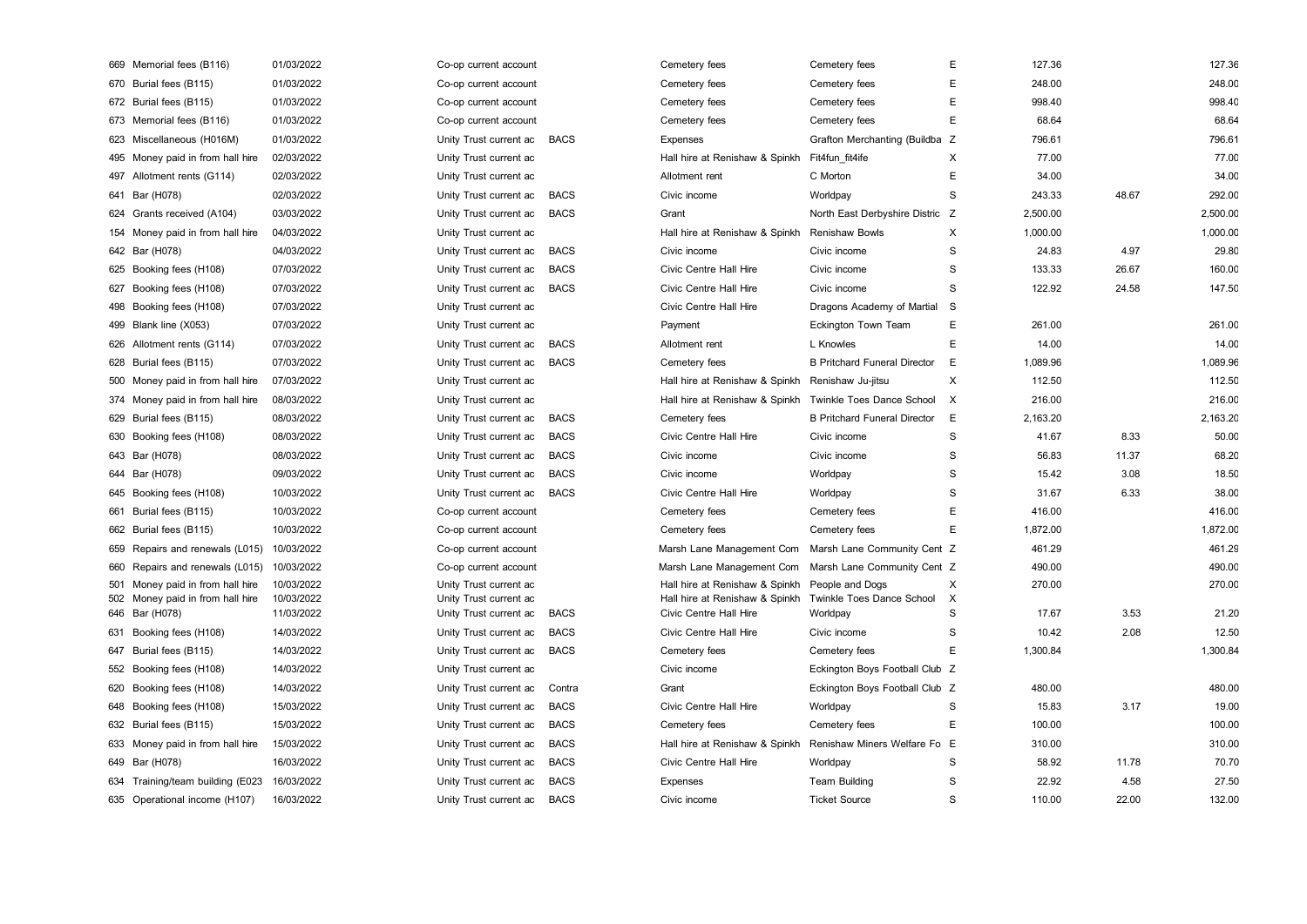| 636 Booking fees (H108)                                              | 16/03/2022               | Unity Trust current ac                           | <b>BACS</b> | Civic Centre Hall Hire                                                         | Civic income                                 | $\mathbf S$ | 100.00   | 20.00  | 120.00   |
|----------------------------------------------------------------------|--------------------------|--------------------------------------------------|-------------|--------------------------------------------------------------------------------|----------------------------------------------|-------------|----------|--------|----------|
| 637 Booking fees (H108)                                              | 16/03/2022               | Unity Trust current ac                           | <b>BACS</b> | Civic Centre Hall Hire                                                         | Eckington Over 60's                          | $\mathbf S$ | 1,685.83 | 337.17 | 2,023.00 |
| 565 Booking fees (H108)                                              | 17/03/2022               | Unity Trust current ac                           |             | Civic Centre Hall Hire                                                         | Eckington Parish Council                     | S           |          |        |          |
| 566 Booking fees (H108)                                              | 17/03/2022               | Unity Trust current ac                           |             | Civic Centre Hall Hire                                                         | Eckington Parish Council                     | S           |          |        |          |
| 568 Booking fees (H108)                                              | 17/03/2022               | Unity Trust current ac                           |             | Civic Centre Hall Hire                                                         | The Yorkshire Integrated Cat S               |             |          |        |          |
| 574 Booking fees (H108)                                              | 17/03/2022               | Unity Trust current ac                           |             | Civic Centre Hall Hire                                                         | Seated exercise (obago class S               |             |          |        |          |
| 575 Booking fees (H108)                                              | 17/03/2022               | Unity Trust current ac                           |             | Civic Centre Hall Hire                                                         | Seated exercise (obago class S               |             |          |        |          |
| 576 Booking fees (H108)                                              | 17/03/2022               | Unity Trust current ac                           |             | Civic Centre Hall Hire                                                         | Dragons Academy of Martial S                 |             |          |        |          |
| 577 Booking fees (H108)                                              | 17/03/2022               | Petty Cash                                       |             | Civic Centre Hall Hire                                                         | Seated exercise (obago class S               |             |          |        |          |
| 579 Booking fees (H108)                                              | 17/03/2022               | Unity Trust current ac                           |             | Civic Centre Hall Hire                                                         | <b>Emmett Carr GP Surgery</b>                | $\mathbf S$ |          |        |          |
|                                                                      |                          |                                                  |             |                                                                                |                                              | $\mathbf S$ |          |        |          |
| 586 Booking fees (H108)                                              | 17/03/2022               | Unity Trust current ac                           |             | Civic Centre Hall Hire                                                         | Olivia Shaw                                  |             |          |        |          |
| 589 Booking fees (H108)                                              | 17/03/2022               | Cambridge Building S                             |             | Civic Centre Hall Hire                                                         | Kristie Roberts                              | S           |          |        |          |
| 592 Booking fees (H108)                                              | 17/03/2022               | Unity Trust current ac                           |             | Civic Centre Hall Hire                                                         | Dragons Academy of Martial                   | S           |          |        |          |
| 594 Booking fees (H108)                                              | 17/03/2022               | Unity Trust current ac                           |             | Civic income                                                                   | Liane Woolhouse                              | $\mathbf S$ |          |        |          |
| 597 Booking fees (H108)                                              | 17/03/2022               | Unity Trust current ac                           |             | Civic Centre Hall Hire                                                         | Steve Mvalo                                  | S           |          |        |          |
| 599 Booking fees (H108)                                              | 17/03/2022               | Cambridge Building S                             |             | Civic Centre Hall Hire                                                         | A Whole New World Event E S                  |             |          |        |          |
| 603 Booking fees (H108)                                              | 17/03/2022               | Unity Trust current ac                           |             | Civic Centre Hall Hire                                                         | Steve Mvalo                                  | S           |          |        |          |
| 604 Booking fees (H108)                                              | 17/03/2022               | Unity Trust current ac                           |             | Civic Centre Hall Hire                                                         | Dragons Academy of Martial S                 |             |          |        |          |
| 619 Gas refund from MLCH (L061                                       | 17/03/2022               | Unity Trust current ac                           |             | Marsh Lane gas refund                                                          | Marsh Lane Community Cent L                  |             |          |        |          |
| 582 Grave digging fees (B041)                                        | 17/03/2022               | Unity Trust current ac                           |             | Cemetery fees                                                                  | J F Knight Funeral Directors                 | E           |          |        |          |
| 587 Grave digging fees (B041)                                        | 17/03/2022               | Unity Trust current ac                           |             | Cemetery fees                                                                  | J F Knight Funeral Directors                 | E           |          |        |          |
| 588 New furniture/equipment (H                                       | 17/03/2022               | Unity Trust current ac                           |             | Payment                                                                        | Clive Hunt                                   | E           |          |        |          |
| 595 Plaques, benches and burial                                      | 17/03/2022               | Petty Cash                                       |             | Cemetery fees                                                                  | <b>Lilian Oates</b>                          | E           |          |        |          |
| 605 Allotment rents (G114)                                           | 17/03/2022               | Unity Trust current ac                           |             | Allotment rent                                                                 | A Bingham                                    | E           |          |        |          |
| 606 Allotment rents (G114)                                           | 17/03/2022               | Unity Trust current ac                           |             | Allotment rent                                                                 | C Levick                                     | E           |          |        |          |
| 607 Allotment rents (G114)                                           | 17/03/2022               | Unity Trust current ac                           |             | Allotment rent                                                                 | J Ashley                                     | E           |          |        |          |
| 608 Allotment rents (G114)                                           | 17/03/2022               | Unity Trust current ac                           |             | Allotment rent                                                                 | W Vernon                                     | E           |          |        |          |
| 609 Allotment rents (G114)                                           | 17/03/2022               | Unity Trust current ac                           |             | Allotment rent                                                                 | P Grafton                                    | E           |          |        |          |
| 610 Allotment rents (G114)                                           | 17/03/2022               | Unity Trust current ac                           |             | Allotment rent                                                                 | R Loomes                                     | E           |          |        |          |
| 611 Allotment rents (G114)                                           | 17/03/2022               | Unity Trust current ac                           |             | Allotment rent                                                                 | R Bonewell                                   | E           |          |        |          |
| 612 Allotment rents (G114)                                           | 17/03/2022               | Unity Trust current ac                           |             | Allotment rent                                                                 | A Corrigan                                   | E<br>E      |          |        |          |
| 613 Allotment rents (G114)<br>614 Allotment rents (G114)             | 17/03/2022<br>17/03/2022 | Unity Trust current ac<br>Unity Trust current ac |             | Allotment rent<br>Allotment rent                                               | <b>B</b> Abdy<br>N Manfredi                  | $\mathsf E$ |          |        |          |
| 615 Allotment rents (G114)                                           | 17/03/2022               | Unity Trust current ac                           |             | Allotment rent                                                                 | C Hodgson                                    | $\mathsf E$ |          |        |          |
| 616 Allotment rents (G114)                                           | 17/03/2022               | Unity Trust current ac                           |             | Allotment rent                                                                 | S Durkin                                     | E           |          |        |          |
| 617 Allotment rents (G114)                                           | 17/03/2022               | Unity Trust current ac                           |             | Allotment rent                                                                 | Mr Turner                                    | E           |          |        |          |
| 618 Allotment rents (G114)                                           | 17/03/2022               | Unity Trust current ac                           |             | Allotment rent                                                                 | M Thicket                                    | $\mathsf E$ |          |        |          |
| 567 Money paid in from hall hire                                     | 17/03/2022               | Unity Trust current ac                           |             | Hall hire at Renishaw & Spinkh                                                 | <b>Emmett Carr GP Surgery</b>                | X           |          |        |          |
| 569 Money paid in from hall hire                                     | 17/03/2022               | Unity Trust current ac                           |             | Hall hire at Renishaw & Spinkh                                                 | <b>Theatre Scene</b>                         | Χ           |          |        |          |
| 570 Money paid in from hall hire                                     | 17/03/2022               | Unity Trust current ac                           |             | Hall hire at Renishaw & Spinkh                                                 | <b>Theatre Scene</b>                         | X           |          |        |          |
| 571 Money paid in from hall hire                                     | 17/03/2022<br>17/03/2022 | Unity Trust current ac                           |             | Hall hire at Renishaw & Spinkh                                                 | <b>Theatre Scene</b><br><b>Theatre Scene</b> | X<br>X      |          |        |          |
| 572 Money paid in from hall hire<br>573 Money paid in from hall hire | 17/03/2022               | Unity Trust current ac<br>Unity Trust current ac |             | Hall hire at Renishaw & Spinkh<br>Hall hire at Renishaw & Spinkh Theatre Scene |                                              | X           |          |        |          |
| 578 Money paid in from hall hire                                     | 17/03/2022               | Unity Trust current ac                           |             | Hall hire at Renishaw & Spinkh Landmarks Specialist College X                  |                                              |             |          |        |          |
|                                                                      |                          |                                                  |             |                                                                                |                                              |             |          |        |          |